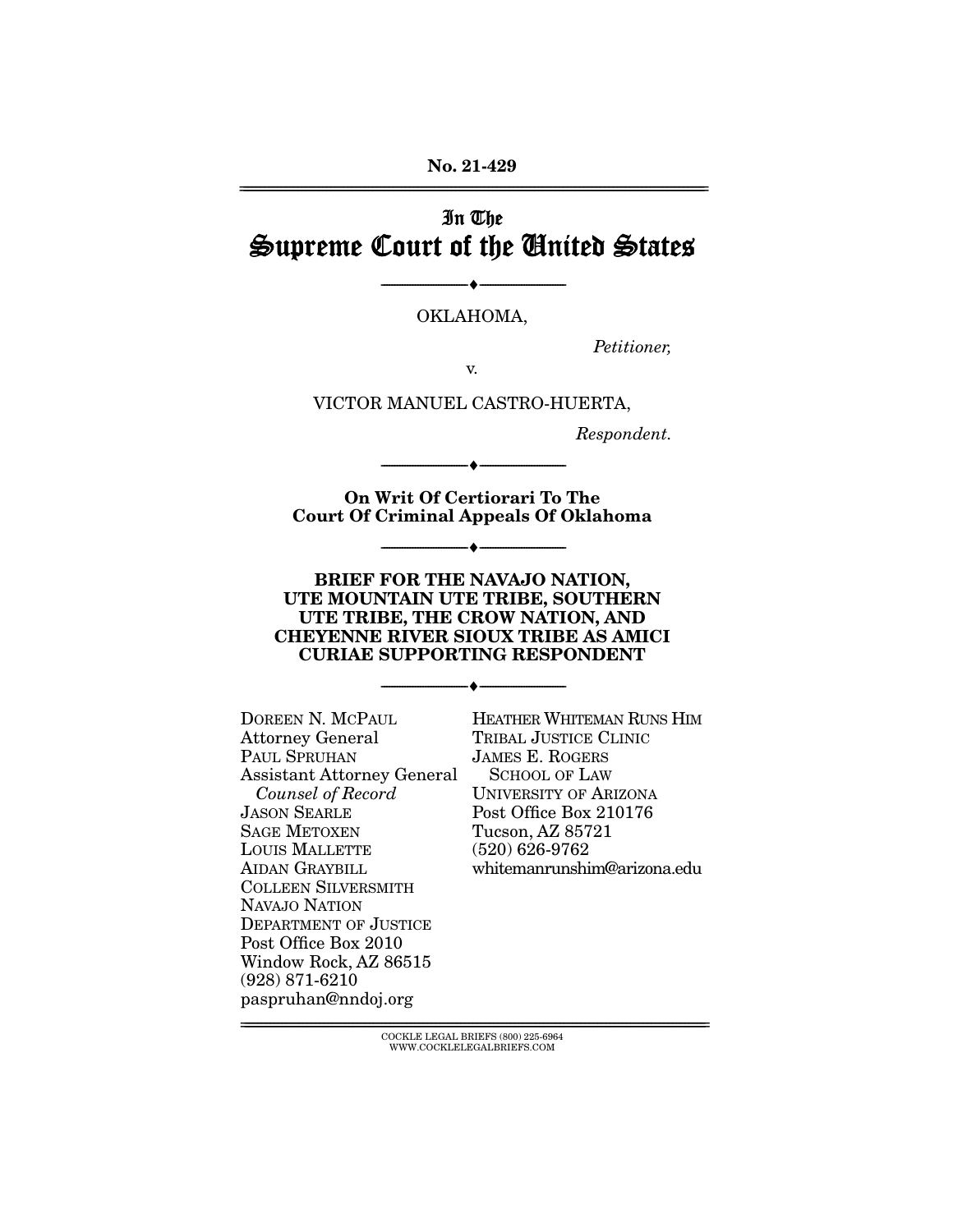DAVID C. SMITH JAMES WASHINAWATOK II SOUTHERN UTE LEGAL DEPT. P.O. Box 737 Ignacio, CO 81137 (970) 563-2140

THOMAS H. SHIPPS MAYNES, BRADFORD, SHIPPS & SHEFTEL, LLP 835 East Second Ave., Suite 123 Durango, CO 81301 (970) 247-1755

*Counsel for Amicus Curiae Southern Ute Indian Tribe* 

PETER ORTEGO General Counsel JUSTICE DEPARTMENT UTE MOUNTAIN UTE TRIBE P.O. Box 128 Towaoc, CO 81334 (970) 564-5641 portego@utemountain.org

*Counsel for Amicus Curiae Ute Mountain Tribe* 

MAJEL M. RUSSELL GEORGETTE H. BOGGIO ELK RIVER LAW OFFICE P.L.L.P. 2708 First Ave. North, Suite 350 Billings, MT 59101 (406) 259-8611 elkriverlaw@elkriverlaw.com *Counsel for Amicus Curiae Crow Nation*

NICOLE E. DUCHENEAUX BIG FIRE LAW & POLICY GROUP LLP 1905 Harney Street, Suite 300 Omaha, NE 68102 (531) 466-8725 nducheneaux@bigfirelaw.com

*Counsel for Amicus Curiae Cheyenne River Sioux Tribe*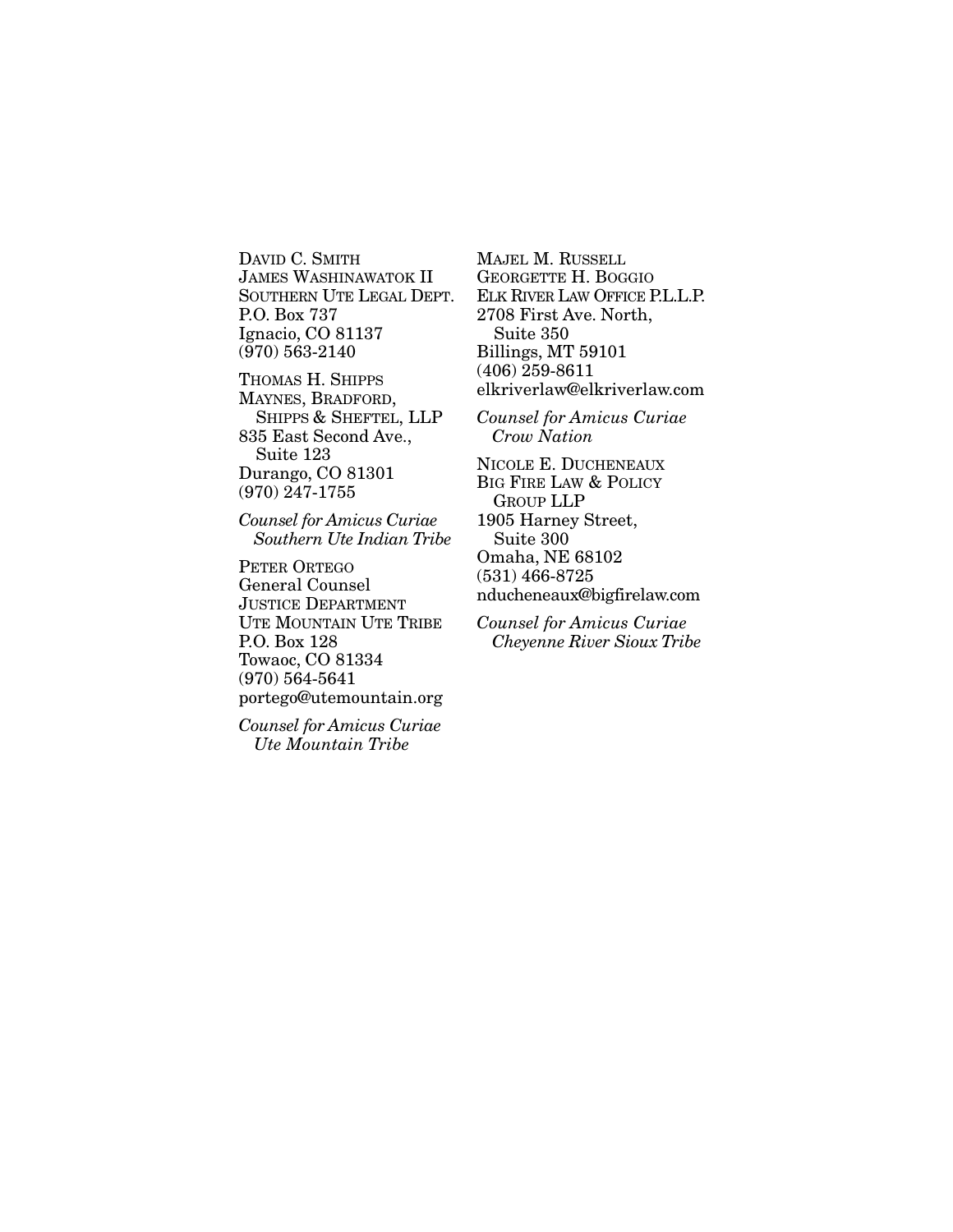# TABLE OF CONTENTS

|                                                                                                                                                                                                                                                                                 | iii            |
|---------------------------------------------------------------------------------------------------------------------------------------------------------------------------------------------------------------------------------------------------------------------------------|----------------|
| INTEREST OF AMICI CURIAE                                                                                                                                                                                                                                                        | $\mathbf 1$    |
| SUMMARY OF ARGUMENT                                                                                                                                                                                                                                                             | $\overline{2}$ |
|                                                                                                                                                                                                                                                                                 | $\overline{4}$ |
| THE PEACE COMMISSION TREATIES<br>Ι.<br>REFLECT CONGRESS'S LONG-STANDING<br>POLICY OF EXCLUDING STATE JURIS-<br>DICTION WITHIN INDIAN COUNTRY,<br>INCLUDING CRIMINAL JURISDICTION<br>OVER NON-INDIAN CRIMES AGAINST                                                              | $\overline{4}$ |
| A. The Historical Context of the Peace<br>Commission Treaties Demonstrates<br>that the Bad Men Clauses Were In-<br>tended to "Keep the Peace" Between<br>the Tribes and Non-Indians by Vesting<br>the United States with Exclusive Ju-<br>risdiction Over Crimes By Non-Indians | 4              |
| The Peace Commission treaties ex-<br>В.<br>clude state authority generally, and<br>criminal jurisdiction over non-Indian<br>crimes against Indians specifically                                                                                                                 | 14             |
| In light of these treaty provisions,<br>C.<br>States have no inherent authority<br>over non-Indian crimes against Indi-<br>ans, whether under "equal footing" or                                                                                                                | 22             |
|                                                                                                                                                                                                                                                                                 |                |

i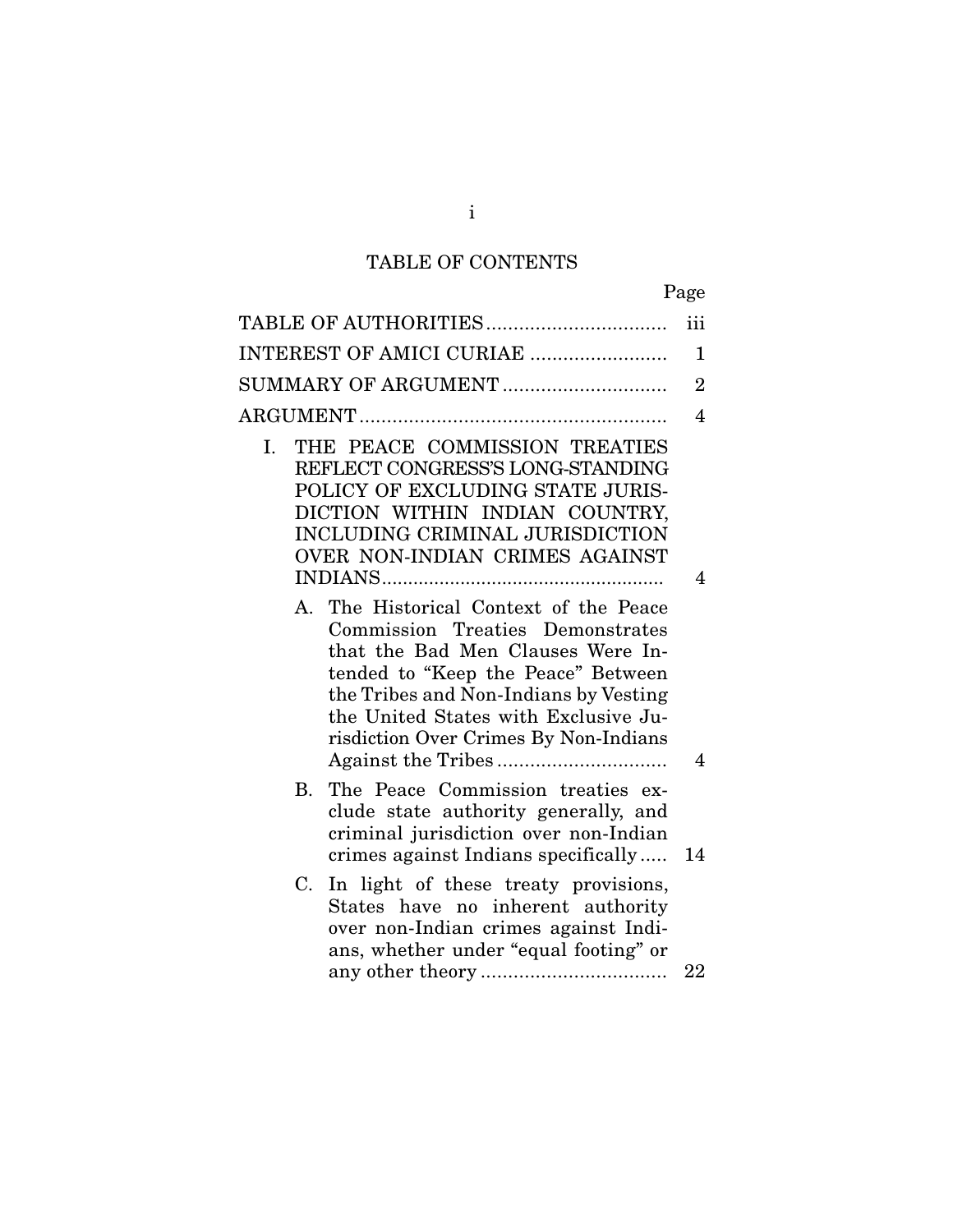# TABLE OF CONTENTS—Continued

Page

| II. STATES CAN AND HAVE COLLABORATED |  |
|--------------------------------------|--|
| WITH TRIBES AND THE FEDERAL GOV-     |  |
| ERNMENT ON A GOVERNMENT-TO-          |  |
| GOVERNMENT BASIS TO ASSIST IN        |  |
| PROVIDING CRIMINAL JUSTICE  27       |  |
|                                      |  |

ii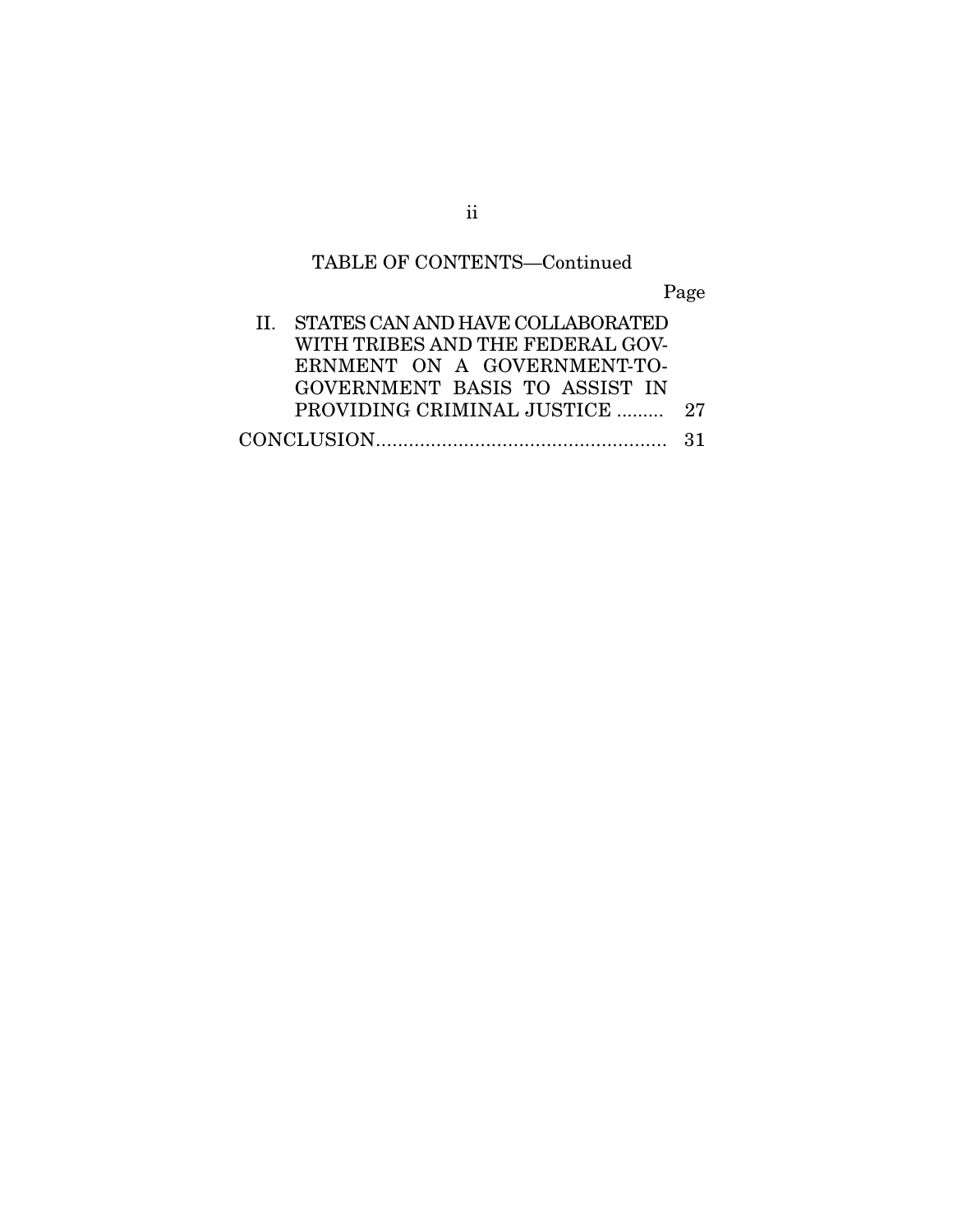# TABLE OF AUTHORITIES

Page

| ASE<br>$\mathbf{r}$ |
|---------------------|
|---------------------|

| Atkinson Trading Co., Inc. v. Shirley, 532 U.S.                                       |
|---------------------------------------------------------------------------------------|
| Choctaw Nation v. Oklahoma, 397 U.S. 620                                              |
| County of Oneida v. Oneida Indian Nation, 470                                         |
| Donnelly v. United States, 228 U.S. 243 (1913)22                                      |
| Draper v. United States, 164 U.S. 240 (1896)23, 24                                    |
| Elk v. U.S., 87 Fed. Cl. 70 (2009) 20, 25                                             |
| Herrera v. Wyoming, 139 S. Ct. 1686 (2019) 22, 24                                     |
| Janis v. United States, 32 Ct. Cl. 407 (1897) 12                                      |
| Jones v. United States, 846 F.3d 1343 (Fed. Cir.                                      |
| Lone Wolf v. Hitchcock, 187 U.S. 553 (1903)24                                         |
| McClanahan v. Ariz. State Tax Comm'n, 411 U.S.                                        |
| Merrill v. Turtle, 431 F.2d 683 (1969)19, 20                                          |
| Minnesota v. Mille Lacs Band of Chippewa Indi-<br>ans, 526 U.S. 172 (1999) 15, 22, 24 |
| Montana v. United States, 450 U.S. 544 (1981) 18                                      |
| Nevada v. Hicks, 533 U.S. 353 (2001) 16, 25                                           |
| New. York ex rel. Ray v. Martin, 326 U.S. 496                                         |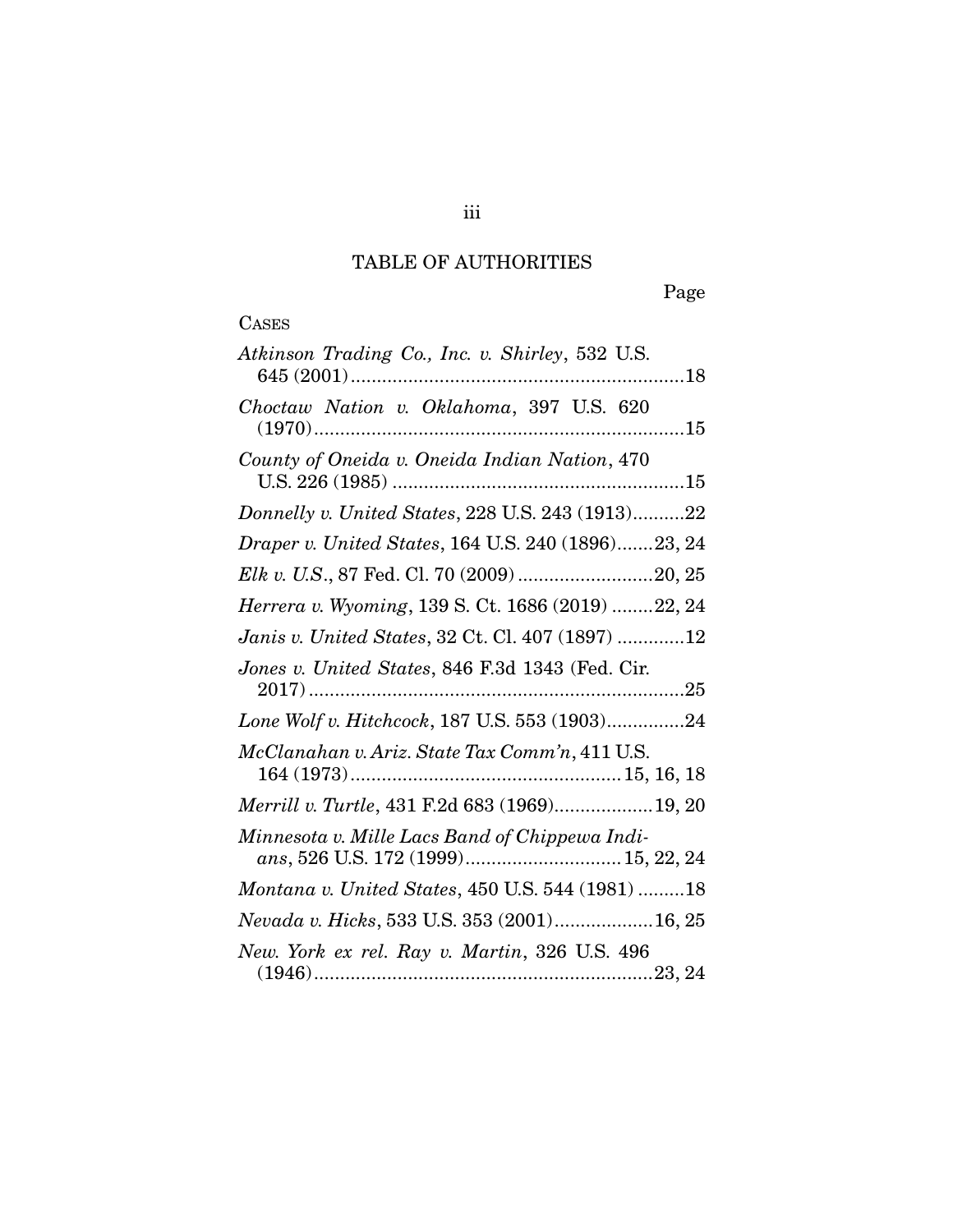| Organized Village of Kake v. Egan, 369 U.S. 60        |
|-------------------------------------------------------|
|                                                       |
| Richard v. U.S., 677 F.3d 1141 (Fed. Cir. 2012)20, 25 |
| South Dakota v. Bourland, U.S. 508 U.S. 679           |
| State of Arizona v. Flint, 157 Ariz. 227 (Ct. App.    |
| Three Affiliated Tribes v. Wold Eng'g, P.C., 467      |
| Tsosie v. United States, 825 F.2d 393 (Fed. Cir.      |
| United States v. Dion, 476 U.S. 734 (1986) 24         |
| United States v. McBratney, 104 U.S. (14 Otto)        |
| United States v. Wheeler, 435 U.S. 313 (1978)14, 15   |
| United States v. Winans, 198 U.S. 371 (1905)14        |
| Williams v. Lee, 358 U.S. 217 (1959) 16               |
| Williams v. United States, 327 U.S. 711 (1946)22, 23  |
| Worcester v. Georgia, 31 U.S. 515 (1832)1, 25         |
| <b>CONSTITUTIONAL PROVISIONS</b>                      |

# U.S. Const. art. II, § 2, cl. 2 ......................................... 14 U.S. Const. art. VI, cl. 2 ......................................... 14, 20 Arizona Const. art. 20 ................................................. 17

iv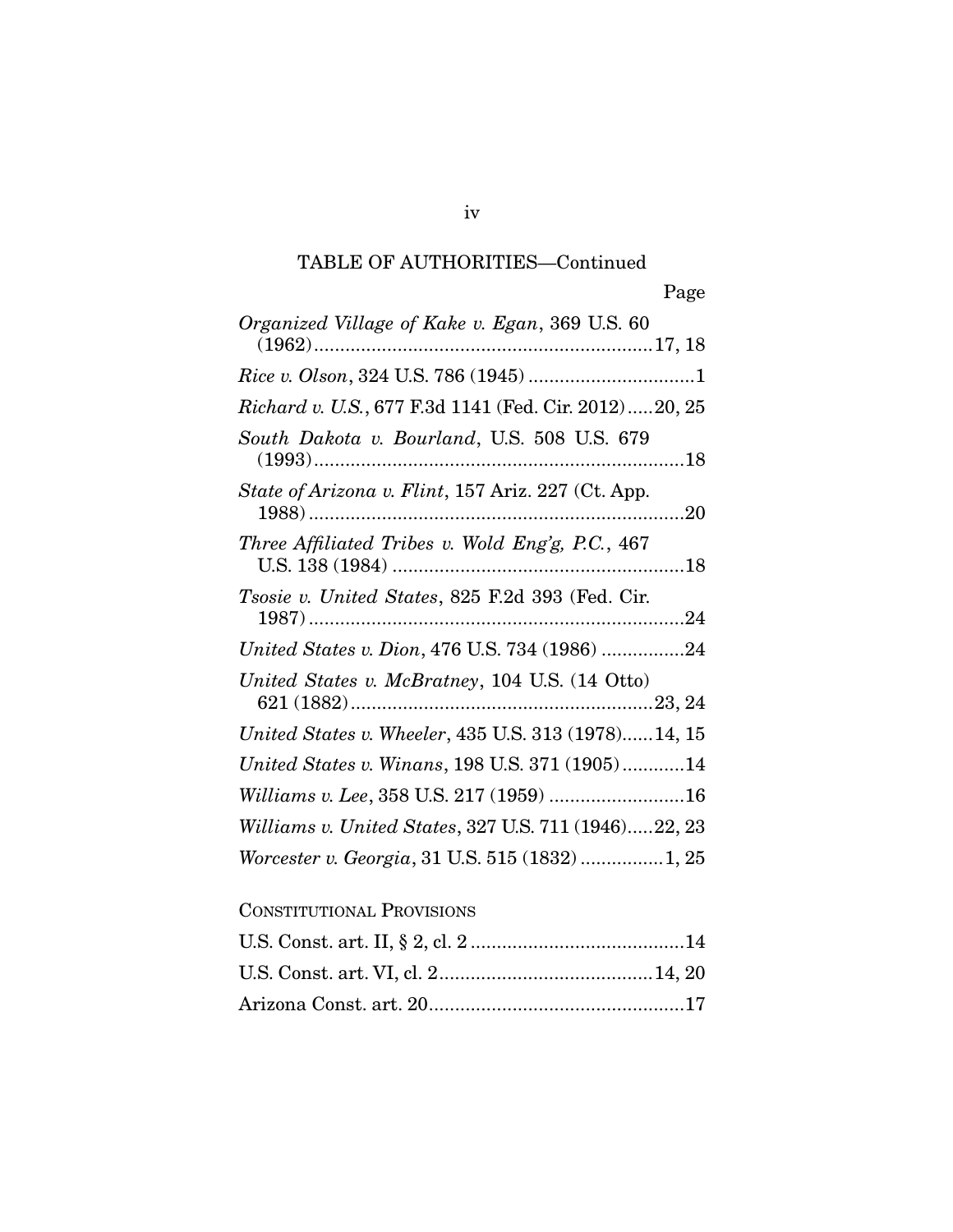| Page |
|------|
|      |
|      |
|      |
|      |

### **TREATIES**

| Treaty with the Cheyenne and Arapaho, Oct. 28,                                                  |
|-------------------------------------------------------------------------------------------------|
| Treaty with the Crows, May 7, 1868, 15 Stat.                                                    |
| Treaty with the Eastern Band of Shoshoni and<br>Bannock, July 3, 1868, 15 Stat. 673  11, 13, 15 |
| Treaty with the Kiowa and Comanche, Oct. 21,                                                    |
| Treaty with the Navajo, June 1, 1868, 15 Stat.                                                  |
| Treaty with the Northern Cheyenne and North-<br>ern Arapaho, May 10, 1868, 15 Stat. 655  11, 13 |
| Treaty with the Sioux, Apr. 29, 1868, 15 Stat.                                                  |
| Treaty with the Tabeguache band of Utes, Mar.<br>2, 1868, 15 Stat. 619 11, 12, 14, 16, 17       |

## STATUTES AND REGULATIONS

v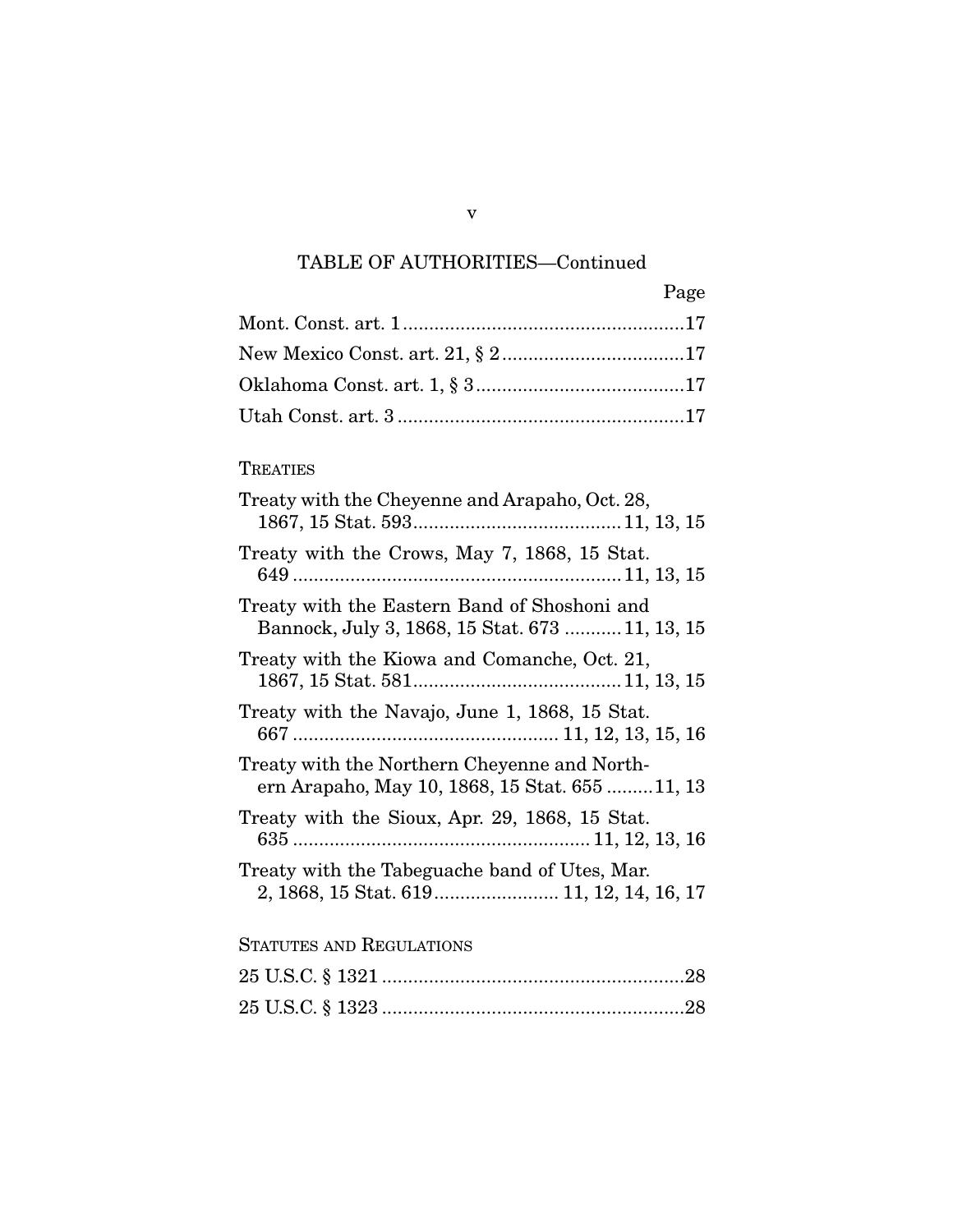|                                                                                        | Page |
|----------------------------------------------------------------------------------------|------|
|                                                                                        |      |
|                                                                                        |      |
|                                                                                        |      |
| Act of August 15, 1953, Pub. L. No. 83-280 1, 28                                       |      |
| Act of July 20, 1867, § 1, 15 Stat. 17 (1867)6, 19                                     |      |
|                                                                                        |      |
|                                                                                        |      |
| Act of June 30, 1948, ch. 759, 62 Stat. 1161 27                                        |      |
|                                                                                        |      |
| Act of May 21, 1984, Pub. L. No. 98-290, 98 Stat.                                      |      |
| Colorado Enabling Act, ch. 139, 18 Stat. 474                                           |      |
| New Mexico-Arizona Enabling Act, ch. 310, 36                                           |      |
| North Dakota, South Dakota, Montana, and<br>Washington Enabling Act, ch. 180, 25 Stat. |      |
| Oklahoma Statehood Enabling Act, Pub. L. No.                                           |      |
| <b>OTHER AUTHORITIES</b>                                                               |      |
|                                                                                        |      |
|                                                                                        |      |
|                                                                                        |      |

vi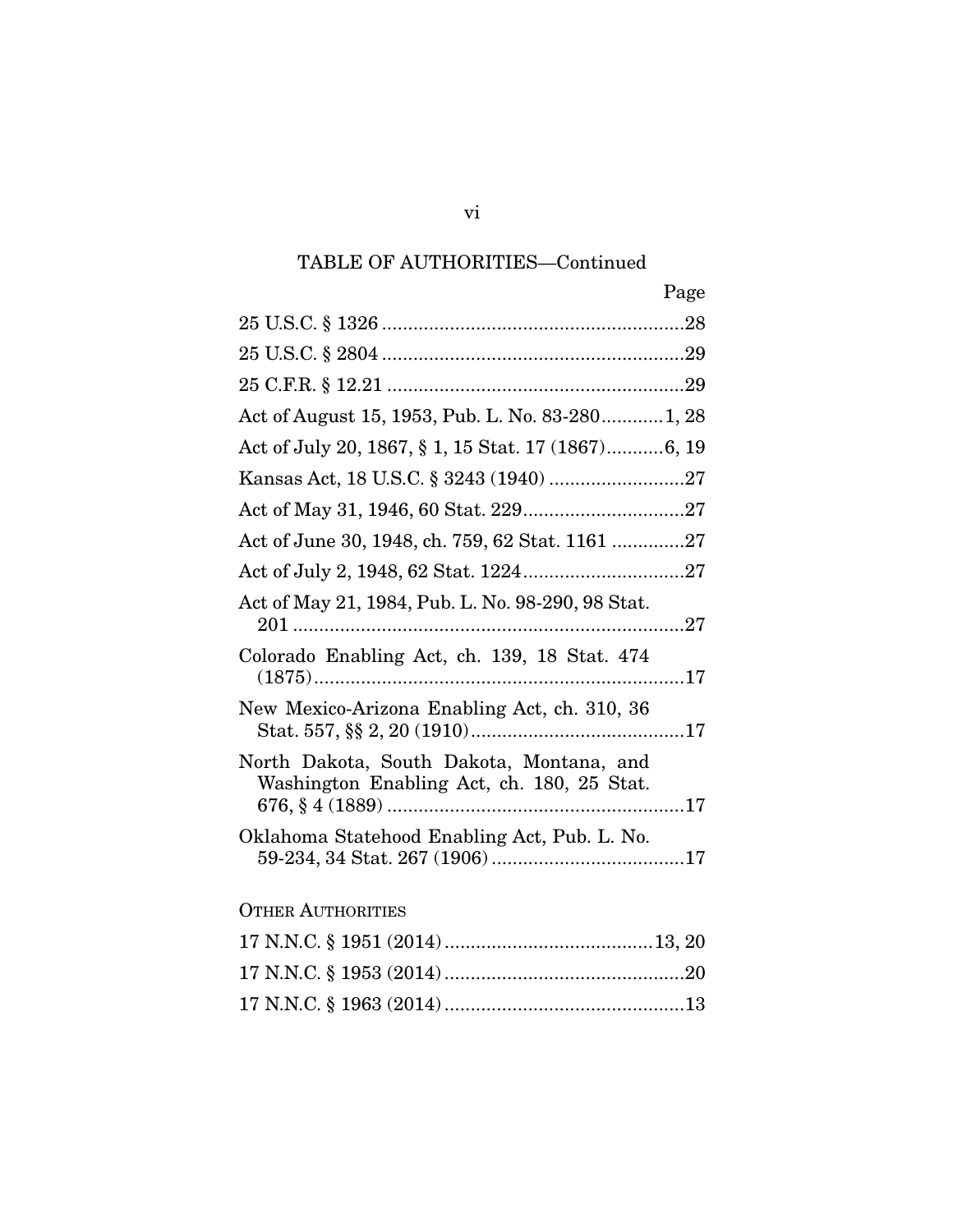| Page                                                                                                                                 |
|--------------------------------------------------------------------------------------------------------------------------------------|
| Cong. Globe, 40th Cong., 1st Sess. 658 (1867) 5, 6, 7, 8                                                                             |
| Council Proceedings, the Navajo Treaty of 1868                                                                                       |
| H.R. Exec. Doc. No. 16, 41st Cong., 2d Sess.                                                                                         |
| H.R. Exec. Doc. No. 97, 40th Cong., 2d Sess.                                                                                         |
| Francis Paul Prucha, American Indian Treaties                                                                                        |
| 1 Francis Paul Prucha, <i>The Great Father</i> (1984)5                                                                               |
| The Institute for the Development of Indian<br>Law, Proceedings of the Great Peace Commis-                                           |
| Utah Enabling Act, ch. 138, 28 Stat. 107, § 3                                                                                        |
| Mutual Aid Agreement Between The Navajo<br>Nation, Department of Public Safety And The<br>State of Utah, Department of Public Safety |
|                                                                                                                                      |

vii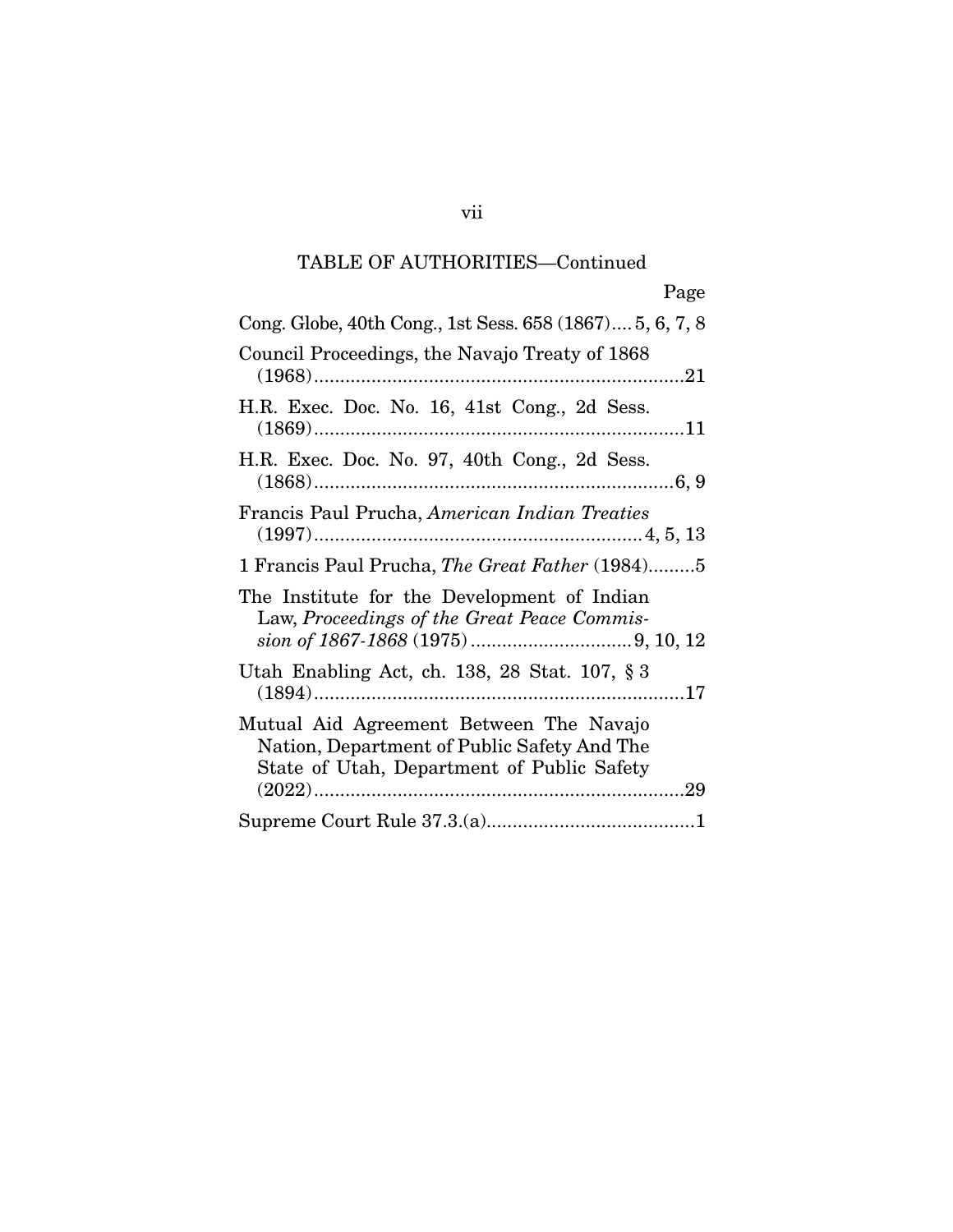#### **INTEREST OF AMICI CURIAE**

 The Navajo Nation, the Ute Mountain Ute Tribe, the Southern Ute Tribe, the Crow Nation, and the Cheyenne River Sioux Tribe submit this amicus brief in support of Respondent Castro-Huerta.<sup>1</sup> The signatory tribes do so to contest the State of Oklahoma's argument that states have inherent criminal jurisdiction over crimes committed by non-Indians against Indians in Indian Country. Amici curiae are signatories to "Peace Commission" treaties with the United States that affirm tribal sovereignty over their territory to the exclusion of the states, with the federal government assuming the responsibility to arrest and prosecute non-Indian "bad men" who commit offenses against Indians.

 The principle that Indian Country is presumptively outside state jurisdiction is well-established, arising out of the United States' unique governmentto-government relationship with tribal nations, most prominently recognized by this Court in Worcester v. Georgia, 31 U.S. 515 (1832). While this arrangement has been subject to change by Congress in specific situations (see, e.g., Act of August 15, 1953, Pub. L. No. 83- 280; 25 U.S.C. § 1321 et seq.; Act of May 21, 1984, Pub. L. No. 98-290, 98 Stat. 201), "[t]he policy of leaving Indians free from state jurisdiction and control is deeply rooted in the Nation's history." Rice v. Olson, 324 U.S. 786, 789 (1945). The signatory tribes write separately

<sup>&</sup>lt;sup>1</sup> In accordance with Supreme Court Rule  $37.3(a)$ , the parties in this action have filed blanket consents to the filing of amicus briefs in support of either or neither party.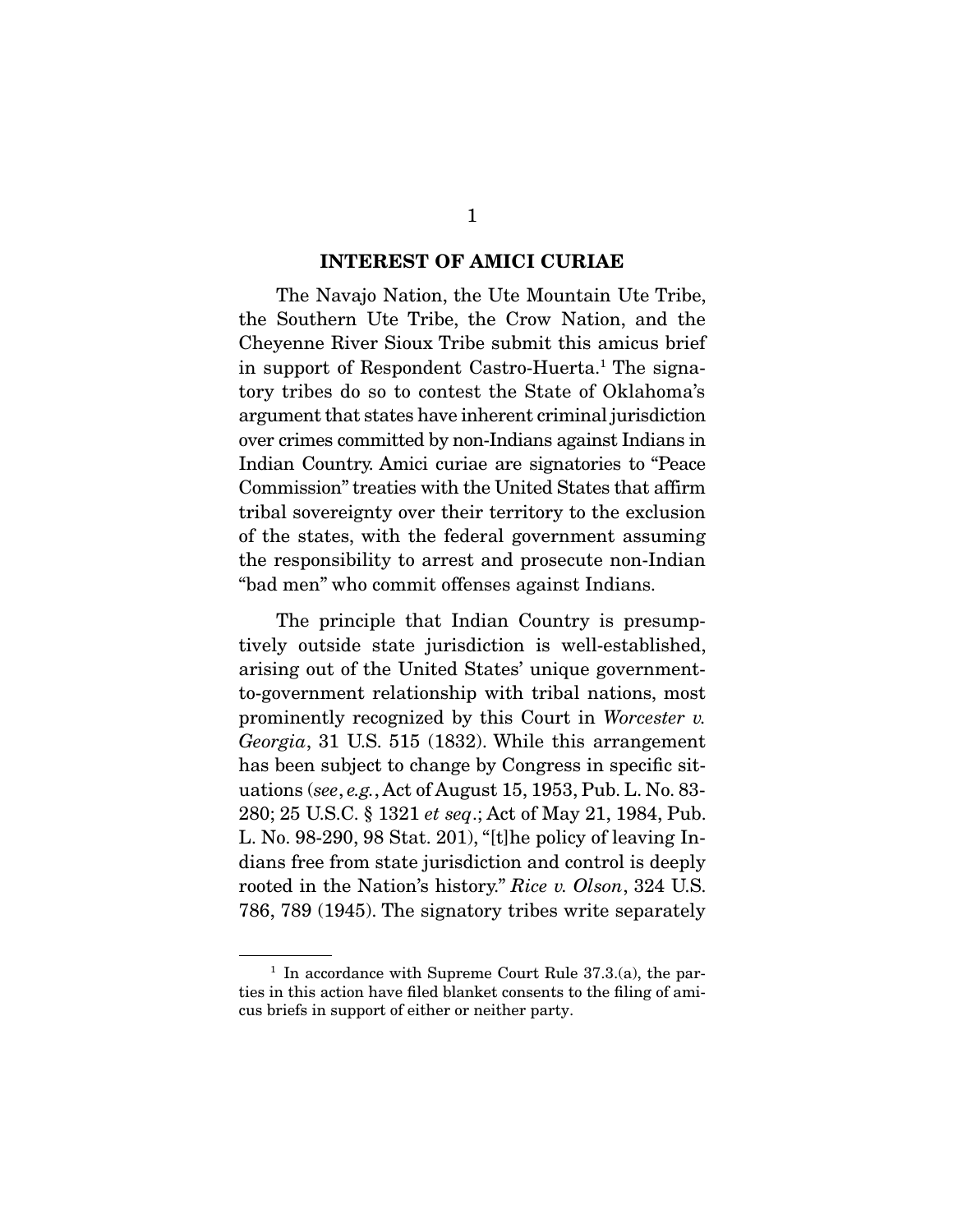to illustrate how the Peace Commission treaties generally, and the "bad men" clauses specifically, support these general principles in the context of criminal jurisdiction. The Peace Commission treaties, and the subsequent disclaimer clauses in state enabling acts, reflect Congress's consistent and durable policy of federal jurisdiction over crimes by non-Indians against Indians in Indian Country, to the exclusion of the states.

 The signatory tribes have an interest in vindicating their treaty rights to federal prosecution of non-Indians, and in excluding states from exercising authority within their territory absent tribal consent and congressional action. Finally, the signatory tribes write to illustrate how states, despite their lack of inherent authority, can collaborate with the federal government and tribal nations to supplement law enforcement in Indian Country.

#### **SUMMARY OF ARGUMENT**

--------------------------------- ♦ ---------------------------------

 Since the founding of the United States, criminal matters in Indian Country have generally been under tribal and federal jurisdiction, to the exclusion of the states. This principle is reflected in treaties made with tribal nations throughout the United States' history, including in the Peace Commission treaties, most specifically in the "bad men" clauses. Historical context shows these clauses were a response to conflicts between tribes and illegally encroaching settlers, and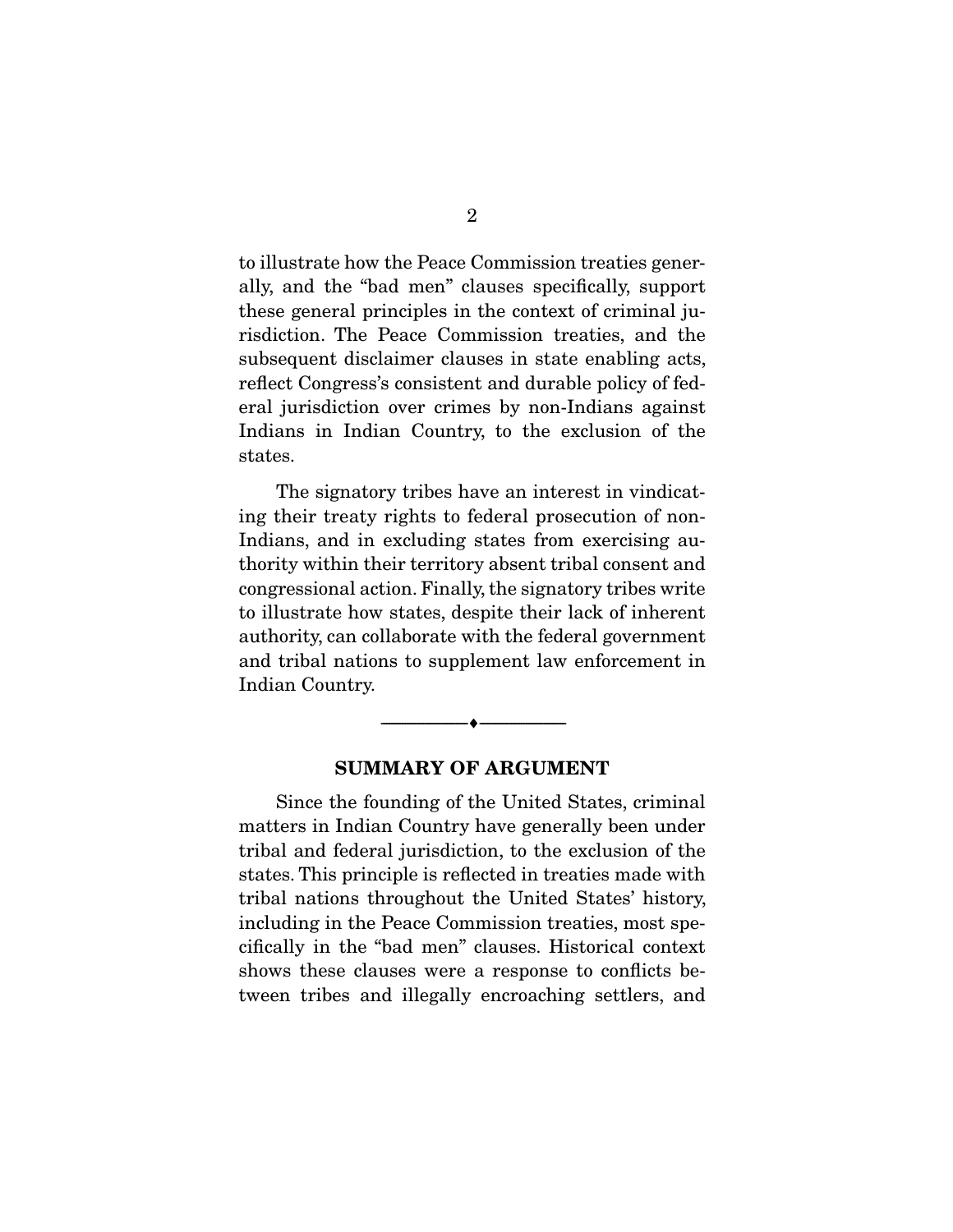that they were designed to resolve those conflicts by recognizing federal responsibility for prosecuting non-Indian crimes against Indians in Indian Country. The text of the congressionally-ratified Peace Commission treaties and their historical background demonstrate that this jurisdiction was to be exercised to the exclusion of the states, as consistent with the overall understanding that states lacked authority over the territory reserved to tribal nations by those treaties. The text and history of the treaties establish the opposite presumption than that which Oklahoma asserts. Further, as the supreme law of the land, the treaties support the general conclusion that state criminal jurisdiction over non-Indian crimes against Indians in Indian Country is preempted, absent congressional action otherwise.

 Oklahoma's position is misleading when it suggests that it should be recognized as having the power unilaterally—without the consent of Congress or tribes—to exercise criminal jurisdiction in Indian Country as a needed benefit to tribal members. In reality, there are manifold ways for states and tribal nations to cooperate to provide additional law enforcement resources on reservations, in a way that affords due respect for tribal sovereignty. Congress can legislate in ways that facilitate state cooperation with tribal participation and consent. Tribal nations and the federal government can cooperate with state and local governments through cross-commission, deputation, or other agreements. The Navajo Nation, the Ute Mountain Ute Tribe, and the Southern Ute Tribe have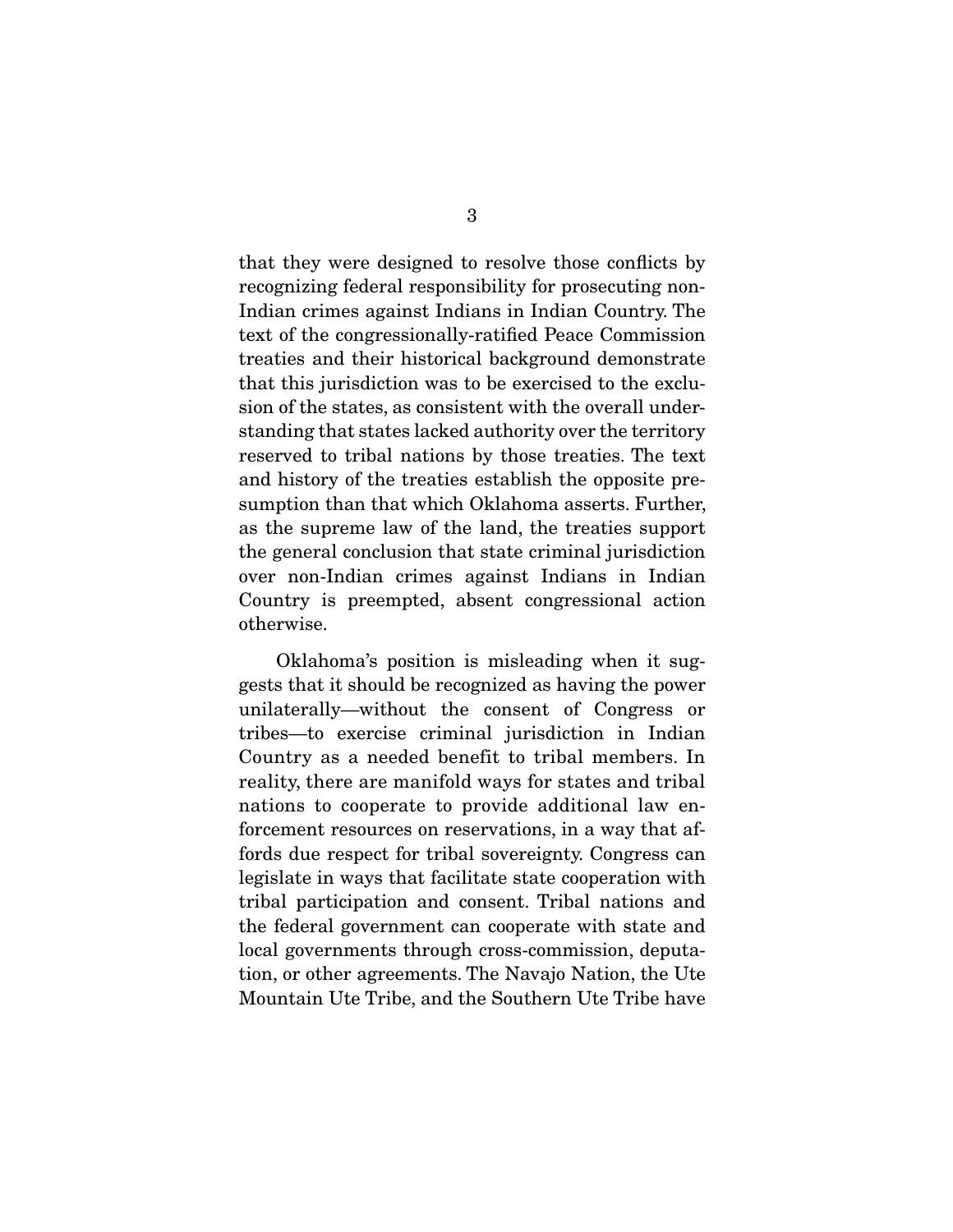collaborated with surrounding states and their political subdivisions to increase public safety resources. By working in sovereign collaboration, tribal nations, the federal government, and the states have been able to respect tribal sovereignty while providing supplemental law enforcement to tribal communities. The unilateral exercise of state criminal jurisdiction in Indian Country over crimes involving Indian victims without tribal or federal consent is not only unsupported by federal law, but it is unnecessary for criminal justice in Indian Country.

#### **ARGUMENT**

 $\overbrace{\hspace{2.5cm}}^{\bullet}$   $\overbrace{\hspace{2.5cm}}^{\bullet}$ 

- **I. THE PEACE COMMISSION TREATIES RE-FLECT CONGRESS'S LONG-STANDING POLICY OF EXCLUDING STATE JURISDIC-TION WITHIN INDIAN COUNTRY, INCLUD-ING CRIMINAL JURISDICTION OVER NON-INDIAN CRIMES AGAINST INDIANS.** 
	- **A. The Historical Context of the Peace Commission Treaties Demonstrates that the Bad Men Clauses Were Intended to "Keep the Peace" Between the Tribes and Non-Indians by Vesting the United States with Exclusive Jurisdiction Over Crimes By Non-Indians Against the Tribes.**

 The era of the Peace Commission treaties has been characterized as the last wave of treaty-making with Indian tribes. Francis Paul Prucha, American Indian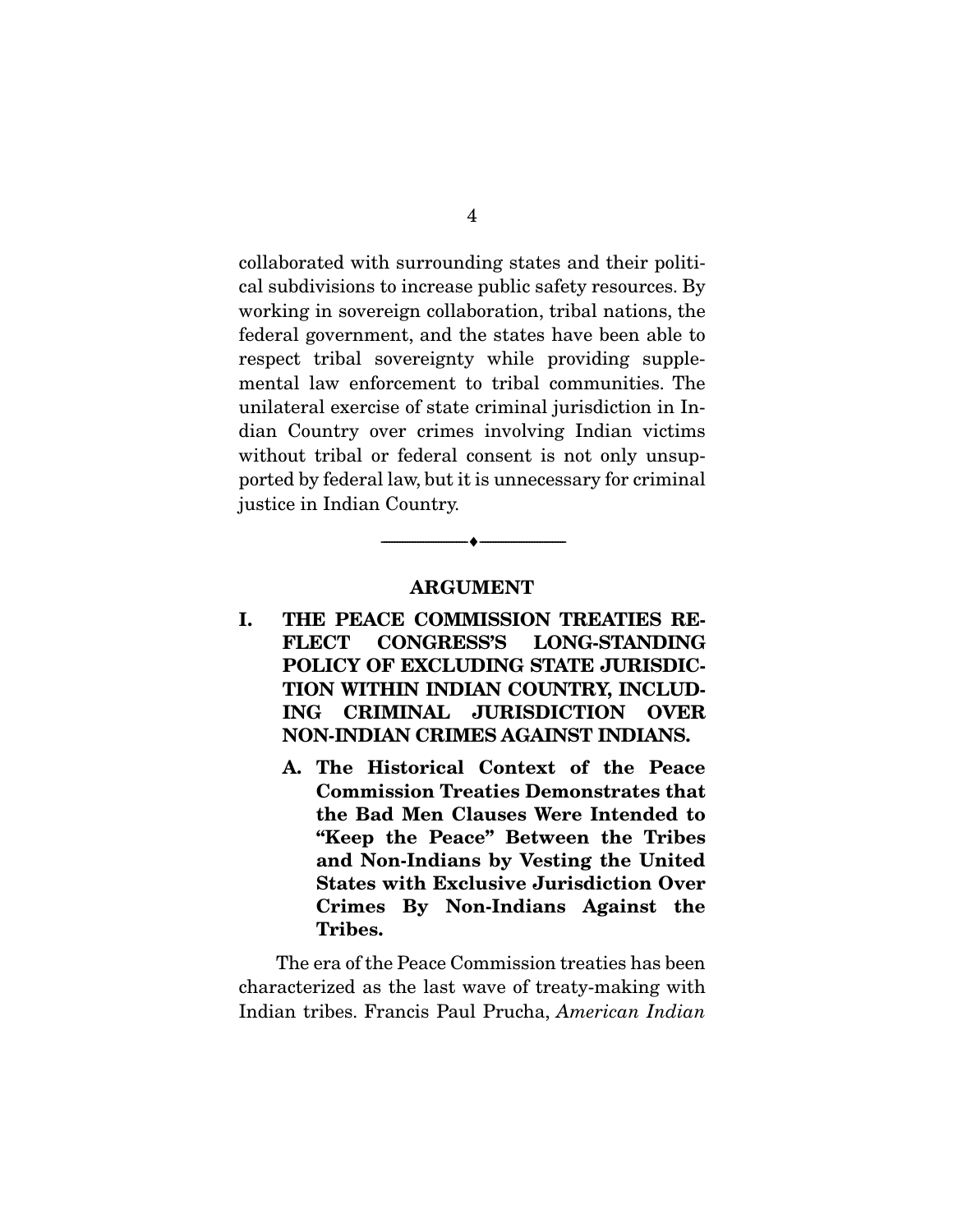Treaties (1997). Even so, those treaties exemplify government-to-government relationships and shared sovereignty between the United States and tribal nations. After a robust period of treaty-making with tribes in the 1850s, and the turmoil and confusion of Indian relations brought about by the Civil War, many federal officials were anxious to get out of the business of making treaties with tribal nations. Prucha, American Indian Treaties 234–92. Nonetheless, tribes remained an obstacle for westward expansion by resisting the encroachment of non-Indian settlers. Id. at 279–85; 1 Francis Paul Prucha, The Great Father (1984). Largely rejecting the notion of exterminating Indians, federal officials instead sought to enter into peace treaties designed to create reservations as tribal nations' "permanent homes." Prucha, American Indian Treaties 279–85. Prucha, The Great Father 488–89.

 In order to put an end to the "Indian wars," in the West, Congress established a Peace Commission authorized to negotiate a new series of enforceable treaties with the tribal nations of the Great Plains and the Southwest. Cong. Globe, 40th Cong., 1st Sess. 658 (1867). The published Senate debates on the legislation show that Congress was aware, and even adamant, that federal protection of Indians was necessary in order to mitigate the violence committed against them by non-Indian settlers of new states and territories. Id. at 686. This need arose after several treaties with tribes on the frontier were broken,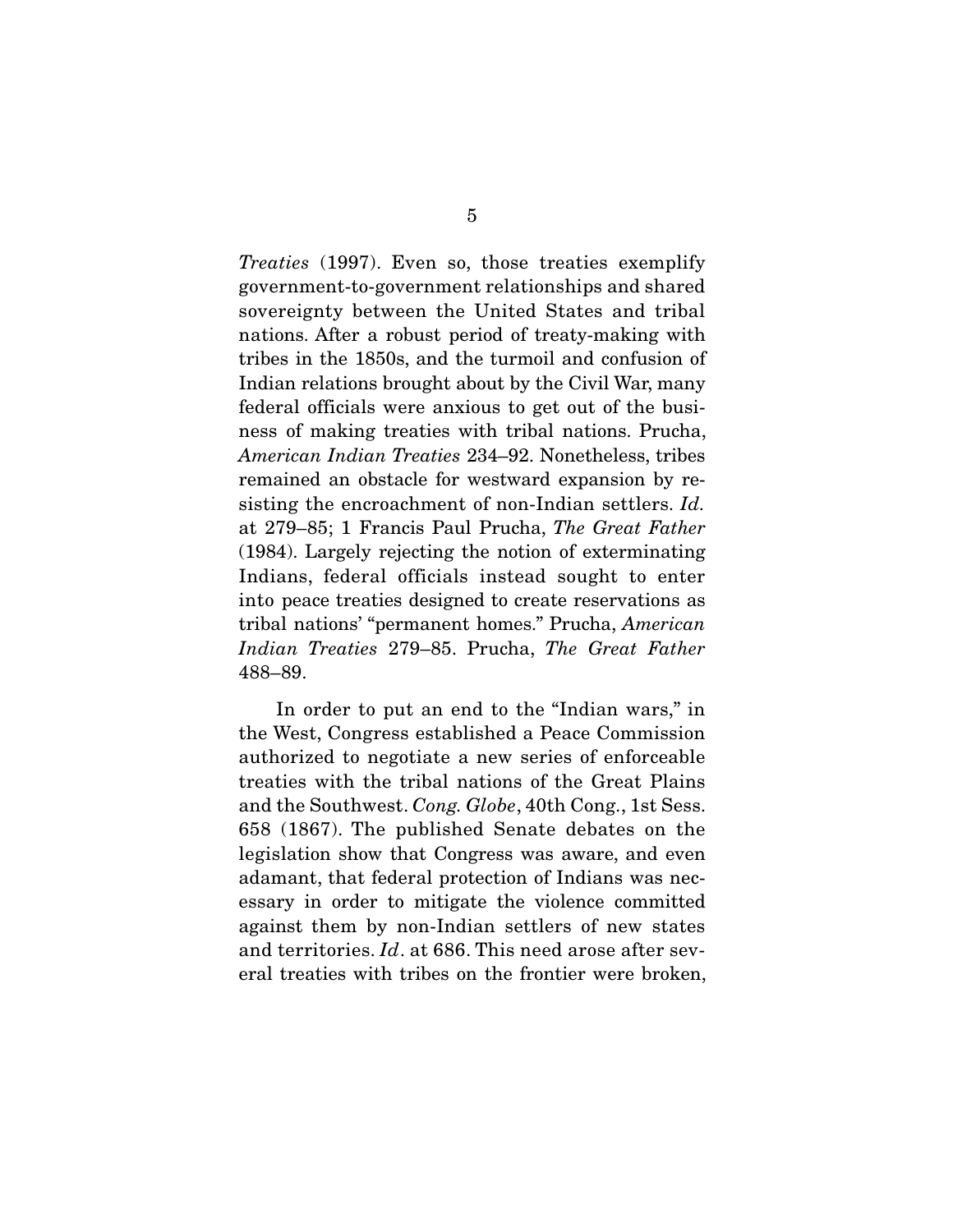largely due to the actions and inactions of the United States. Cong. Globe at 669.

 The Colorado territorial militia, as organized by the governor of Colorado, committed the Sand Creek Massacre in 1864. While a camp of Cheyenne and Arapaho were under federal protection at Fort Lyon, during peace negotiations, the cavalry descended upon the encampment, which displayed a white flag of peace, and massacred men, women, and children alike, mutilating their bodies afterwards. H.R. Exec. Doc. No. 97, 40th Cong., 2d Sess. (1868). This unprovoked mass murder, along with other depredations by non-Indian settlers and the unauthorized establishment of new military posts in lands reserved to tribal nations by previous treaties, resulted in years of hostility with the tribes of the Great Plains and Southwest—including the Cheyenne, Arapaho, Ute, Lakota, Sioux, Kiowa, and Navajo. This necessitated new treaties between the United States and tribal nations in order to establish a lasting peace.

 Congress discussed at length the Sand Creek Massacre and other conflicts in debates on the Peace Commission legislation, titled "An Act to establish Peace with certain Hostile Indian Tribes." Act of July 20, 1867, § 1, 15 Stat. 17. The Commission's stated purpose was to ascertain the tribes' reasons for hostility and enter into new treaties that would remove the tribes' causes for complaint. Id. Congress was already aware of the most pressing problem: the consistent violation of guaranteed treaty rights by the military, territorial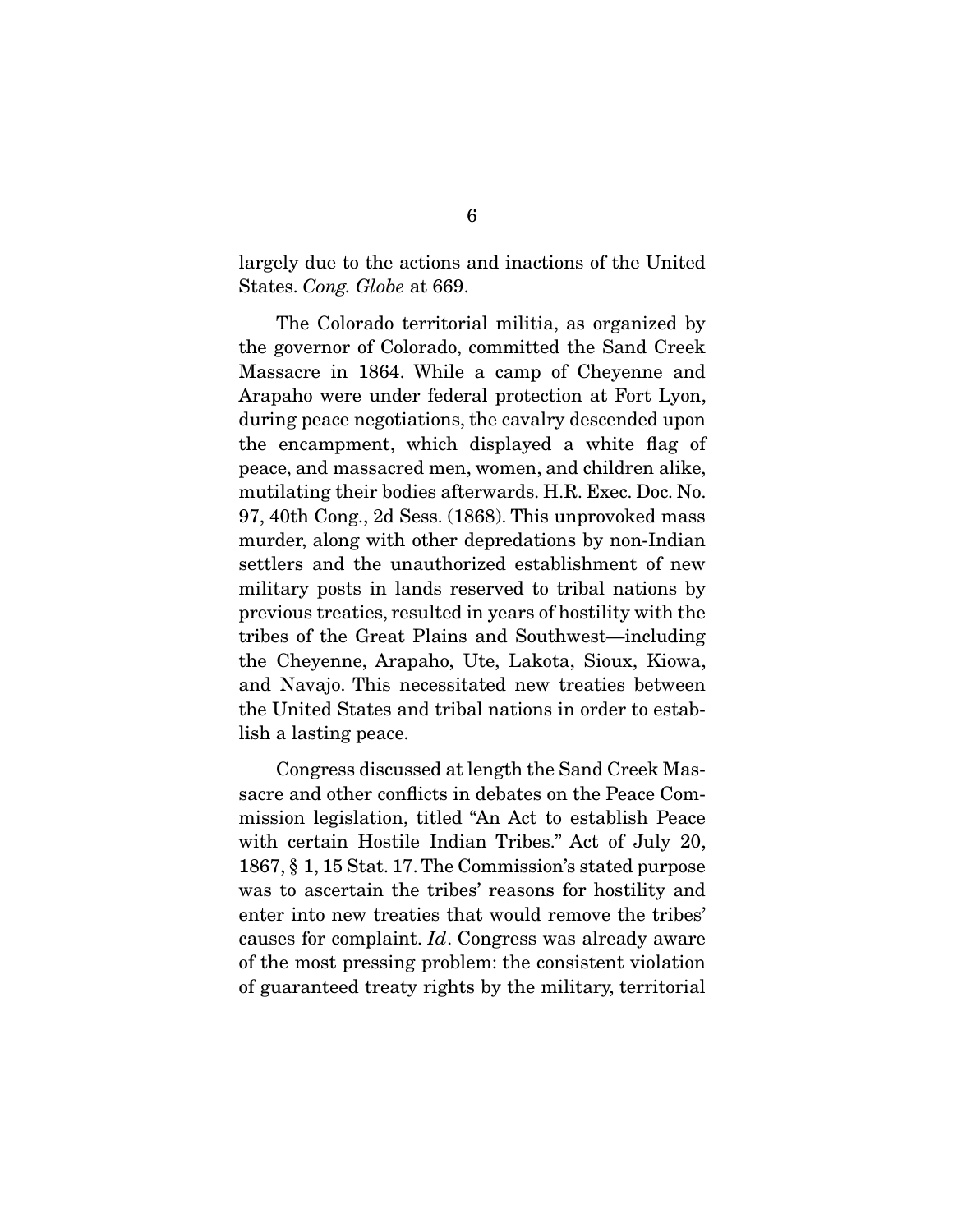governments, and non-Indians. The chronic issue leading to these violations was the inability of the government to restrain its citizens from trespassing on Indian lands and committing other acts in open violation of treaties with the tribes. Cong. Globe at 715.

 The unwillingness of states to afford protection to Indians within their borders was readily apparent prior to, and following, the Commission's formation. States and territorial governments were not inclined to provide justice for Indians who had been wronged by non-Indians in violation of binding treaties. In fact, states did not provide for Indian well-being at all. As discussed in the Senate debates, states consistently pressured tribal nations to remove from treaty-guaranteed homelands rather than to mediate a peaceful cohabitation with their citizens within their borders. Id. at 679, 685–86.

 Congressional leaders specifically raised the example of relations between the States of Ohio and Kansas and tribal nations. Id. As noted by Senator Sherman of Ohio, the State had all but forced its Indian population—living peaceably on established reservations—to relocate hundreds of miles west to Kansas.2 The state of affairs in Kansas, as emphasized

 $2 \text{ Id. at } 679$ . Regarding Indian affairs in his own state, Senator Sherman said that "many Indians lived in Ohio on reservations on which they had churches, schools, and colleges, in which many of them were educated, Christianized; they had preachers of the Gospel and teachers of schools among them; and yet, such was the state of natural hostility between our Indian population and the white people around them that they were driven from their homes. The white people, in violation of treaty, in violation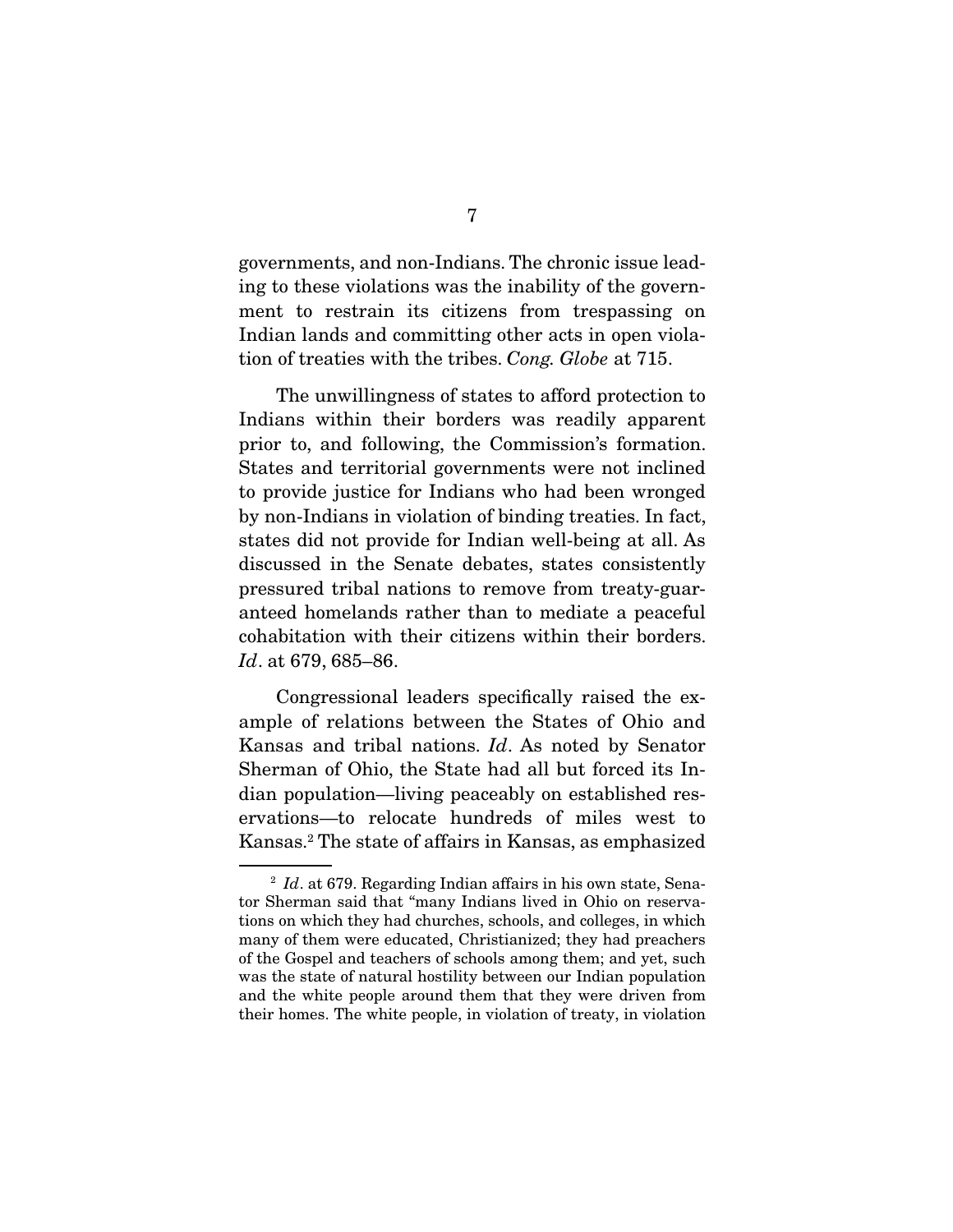by Senator Morrill of Missouri, was no different than in Ohio. "The records of the Senate show [that] the policy of Kansas is to eject all these Indian tribes, upon the idea that their existence is incompatible with that of the State, with that high civilization of which we boast." Id. at 685. This policy of Kansas reflected "the same irrepressible conflict that has been enacted in all the States. The Indian has no absolute rights conceded to him. The high morality and civilization of this nation have not . . . guaranteed to him any rights of person or property." Id. at 686.

 Congress thus agreed upon the need for the Commission to negotiate treaty stipulations that the United States could honor. On the last day of debates, Senator Johnson expressed frustration at the apparent difficulties of the federal government in preventing non-Indians from encroaching upon Indian lands: "It is . . . disparaging the power of the Government to assert for a moment that it is not in its power to enforce obedience upon the part of its citizens to all these treaties," Johnson argued, and asked, "Why is it that we cannot protect [the Indians]?" Id. at 715.

 Once the legislation passed, the Commission agreed that the conflict with tribal nations was of non-Indians' making. The Commission admitted in its first report that were the "white man" to be encroached upon in the same manner the Indians had been, the

of law, continually encroached upon the Indians, provoked quarrels which finally led to the interposition of military power, and the last vestige of the Indians were at last driven from their cultivated homes into Kansas." Id.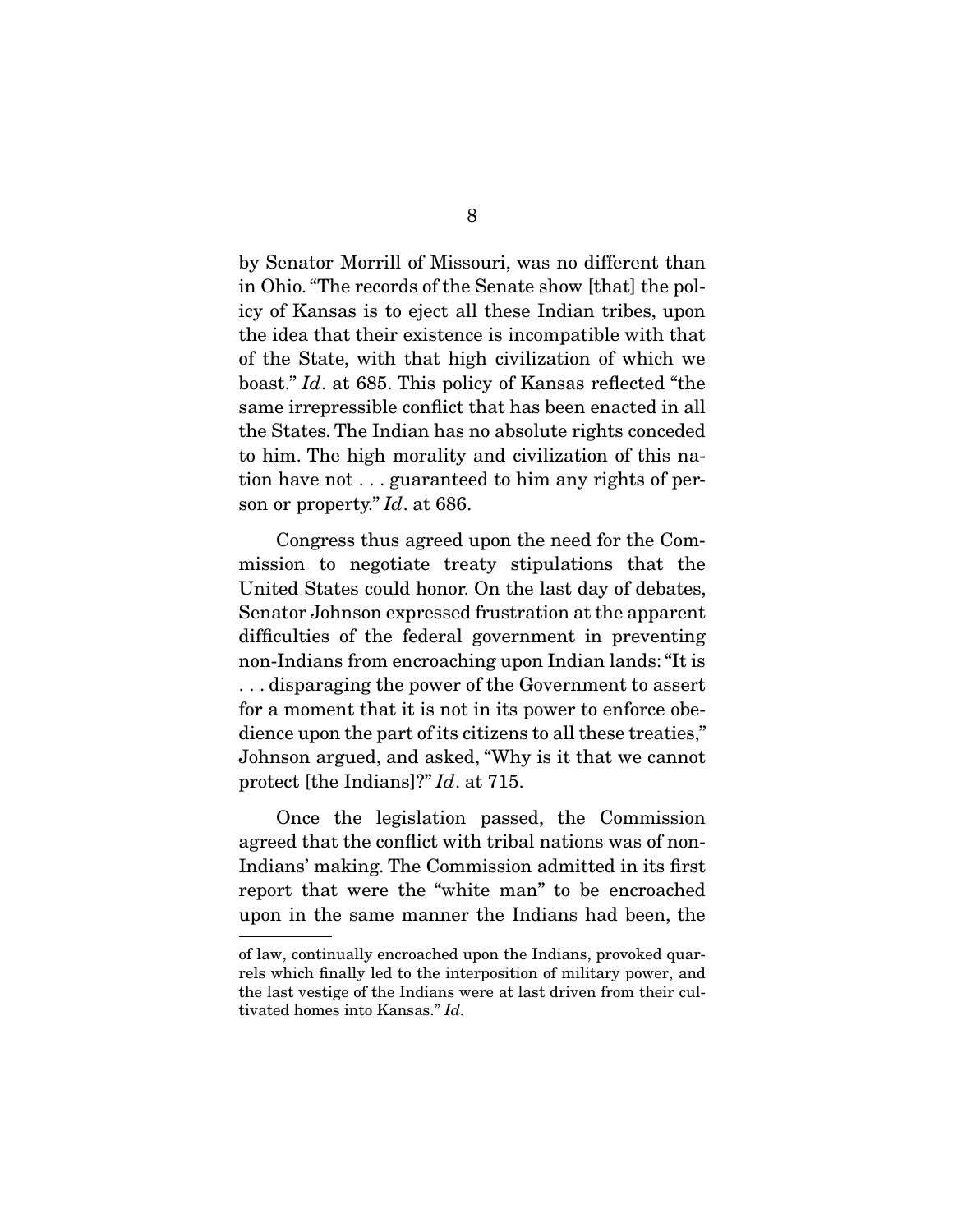only dignified reaction would be to drive out the invader: "If the lands of the white man are taken, civilization justifies him in resisting the invader. Civilization does more than this: it brands him as a coward and a slave if he submits to the wrong." H.R. Exec. Doc. No. 97 at 36. The Commission further acknowledged that the United States had broken treaty promises, and that the conflicts on the frontier were attributable to such injustice:

Among civilized men war usually springs from a sense of injustice. The best possible way then to avoid war is to do no act of injustice. When we learn that the same rule holds good with Indians, the chief difficulty is removed. But it is said our wars with them have been almost constant. Have we been uniformly unjust? We answer unhesitatingly, yes.

#### Id. at 79.

 An issue of paramount importance to the tribal nations that negotiated with the Commission was peace with non-Indian settlers, as well as justice for crimes against the tribes.3 But for peace to exist,

<sup>3</sup> One tribal leader, Satanta, Chief of the Kiowas, said: "The white Chief seems not to be able to govern his braves. The great Father seems powerless in the face of his children. He sometimes becomes angry, when he sees the wrongs of his people committed on the red men, and his voice becomes as loud as the wind. But like the wind it soon dies away and leaves the sullen calm of unheeded oppression." The Institute for the Development of Indian Law, Proceedings of the Great Peace Commission of 1867-1868 (1975).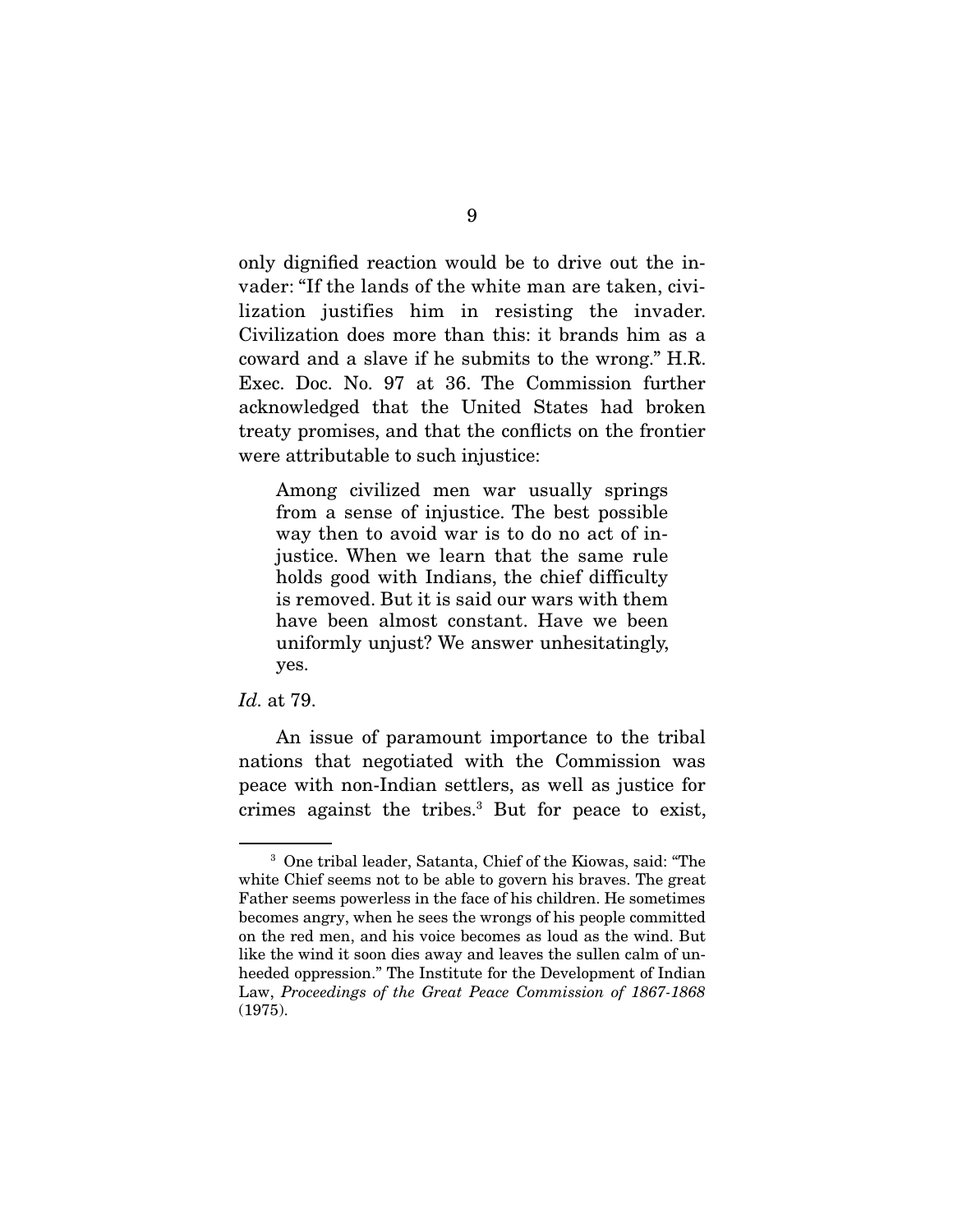non-Indians could no longer enjoy impunity for crimes against Indians. The Commission had to guarantee protection against non-Indian depredations and encroachment.4 The Commission's report confirmed that this was necessary, noting that it was frequent for non-Indians to trespass and commit violent offenses on tribal lands, and to go unpunished. Id. at 34–36.

 It was well-known that non-Indians enjoyed virtual immunity for crimes against Indians. As expressed in 1869 by E.O.C. Ord, Brigadier and Major General Commanding at the Headquarters Department of California, regarding the unprovoked murder of an Indian:

The State or Territorial authorities in these Indian districts are either powerless or indifferent to the killing of Indians by whites, so that the murderer almost always escapes. But if an Indian shoots a white man, it is immediately demanded by the white man of

<sup>4</sup> In the Commission's November 12, 1867 meeting with representatives from the Crow Tribe, tribal leaders Bear's Tooth and Black Foot recounted a series of violent assaults and killings of Crow Indians by white settlers, as well as ongoing incursions onto the tribe's lands, and driving off of game. In response, Commissioner Taylor stated, "You spoke of several injuries you received at the hands of white people. If you had not been true to us, you might have gone to war with us, but because your hearts were warm, you forgot those injuries. When the Great Father hears of your injuries, he will be sorry. He has some bad children who commit those things without his knowledge, but he is always willing to make you amends. . . . When you have any grievance to complain of, always go to your agent. He will inform your Great Father, and he will have you righted." Id. 89-90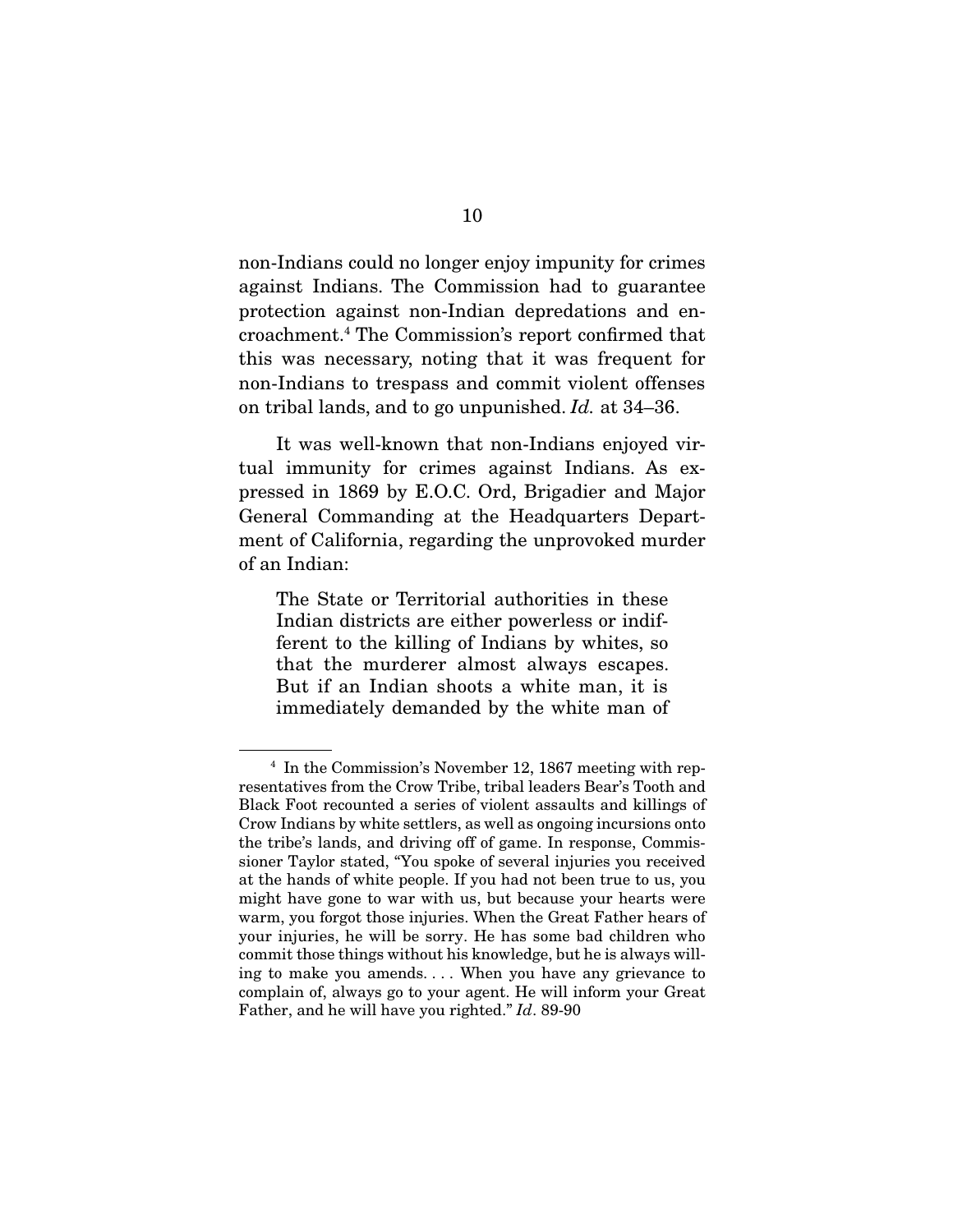the district that the whole tribe shall be held responsible, and war against them commenced. I think further legislation of Congress might meet the difficulty; it would act as a preventative, if in such cases the murderers could be arrested by the military and held or turned over for trial by the nearest United States court, and it would give the Indians some little show of equal justice.

In the same correspondence, General William Sherman echoed the sentiment: "On our frontier a citizen may murder an Indian with impunity." H.R. Exec. Doc. No. 16, 41st Cong., 2d Sess. (1869).

 Thus, a necessary purpose of the Peace Commission treaties was to negotiate an end to the violence between tribes and non-Indians by providing justice to Indians, assuring that such "bad men" would be held accountable, and specifically by punishing them in the courts of the United States. Nine treaties, with a total of thirteen tribes as signatories, were negotiated by the Peace Commission, and each of them contained a "bad men" clause.<sup>5</sup> The treaty with the Navajo Nation is illustrative:

<sup>&</sup>lt;sup>5</sup> See Treaty with the Cheyenne and Arapaho, art. I, Oct. 28, 1867, 15 Stat. 593, 593; Treaty with the Crows, art. I, May 7, 1868, 15 Stat. 649, 649; Treaty with the Eastern Band of Shoshoni and Bannock, art. I, July 3, 1868, 15 Stat. 673, 673; Treaty with the Kiowa and Comanche, art. I, Oct. 21, 1867, 15 Stat. 581, 581; Treaty with the Navajo, art. I, June 1, 1868, 15 Stat. 667, 667; Treaty with the Northern Cheyenne and Northern Arapaho, art. I, May 10, 1868, 15 Stat. 655, 655; Treaty with the Sioux, art. I, Apr. 29, 1868, 15 Stat. 635, 635; Treaty with the Tabeguache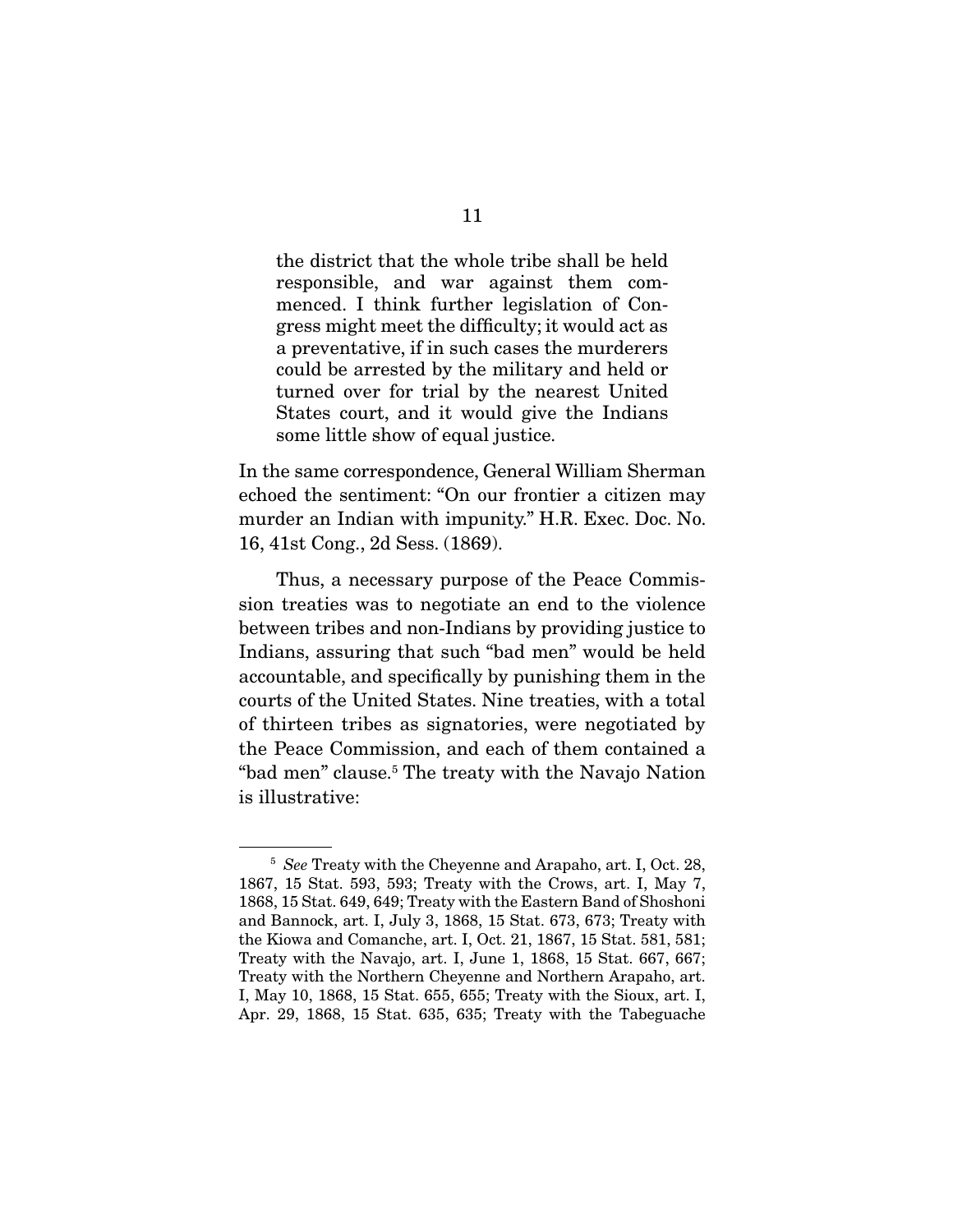[i]f bad men among the whites, or among other people subject to the authority of the United States, shall commit any wrong upon the person or property of the Indians, the United States will . . . cause the offender to be arrested and punished according to the laws of the United States, and also reimburse the injured person for the loss sustained.

#### Treaty of June 1, art. I, 15 Stat. 667.

 Tribal parties to these treaties understood that the United States would follow through in providing this justice; as stated by Kiowa Chief Satanta to the Peace Commissioners: "If wrong comes, we shall look to you for the right." The Institute for the Development of Indian Law, Proceedings of the Great Peace Commission of 1867-1868 (1975).

 Soon after the treaties, the United States Court of Claims reiterated the purpose of the bad men clauses, interpreting the intent to be to "keep the peace," by making the "[federal] Government . . . responsible for what white men do within the Indian territory." Janis v. United States, 32 Ct. Cl. 407, 410 (1897). These clauses thus negotiated clear terms for handling criminal actors between the respective sovereigns party to the treaties.<sup>6</sup>

bands of Ute Indians, (Ute Treaty) art. VI, Mar. 2, 1868, 15 Stat. 619, 620.

<sup>6</sup> The bad men clauses include a parallel clause addressing "bad men" among the Indians, which affirms tribal sovereignty over their lands and specifies that tribes shall "deliver up the wrongdoer to the United States, to be tried and punished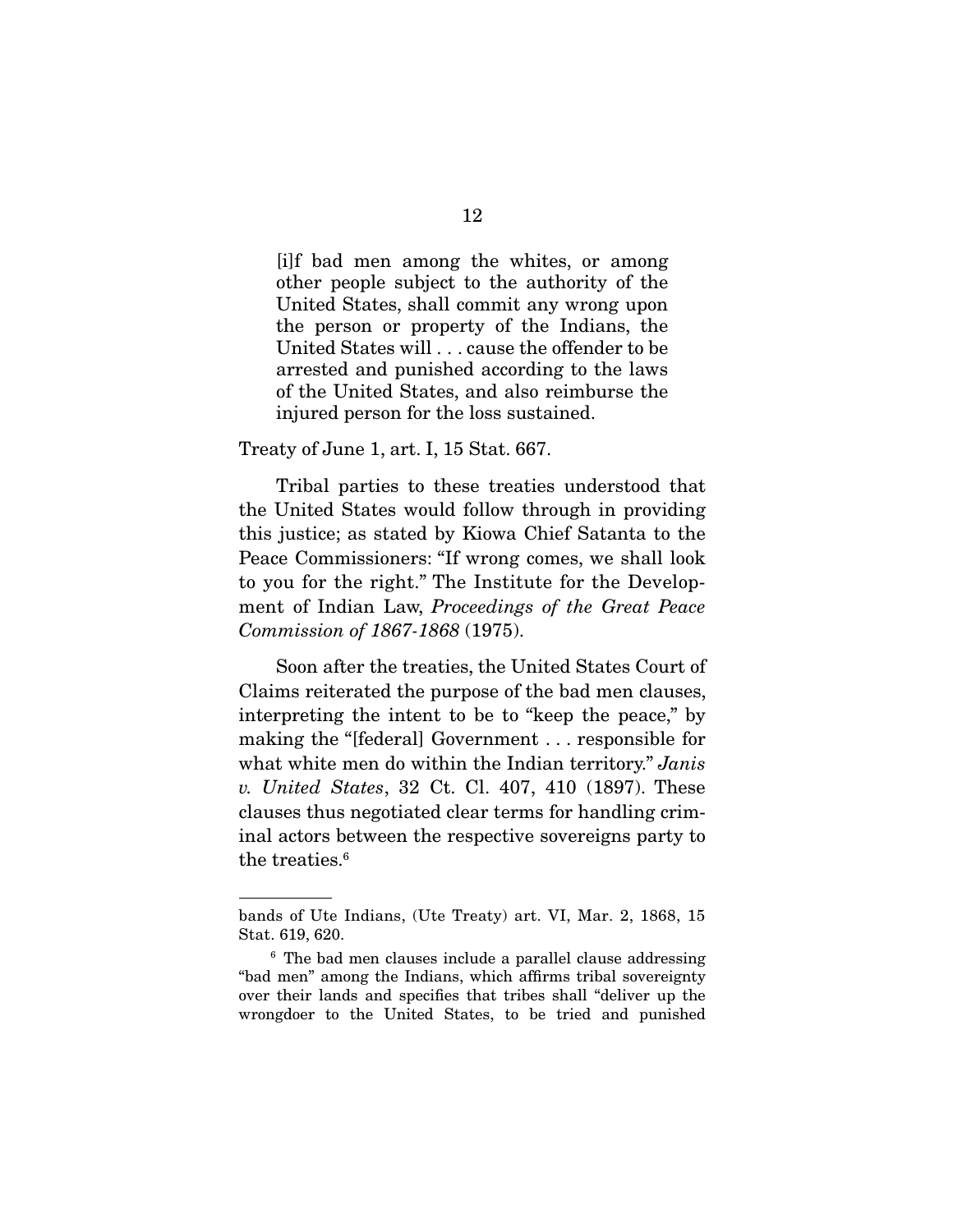The bad men clause in the 1868 treaty with the Navajo reflects the same intent to address wrongful conduct in an effective way and to mitigate future aggressions. In June of 1868, after the brutal forced march known as the "Long Walk," and four years of exile at Bosque Redondo in eastern New Mexico, the Navajo Nation entered into a treaty with the United States with a bad men clause. The proffered justification for removing the Navajos to Bosque Redondo was, in part, that the Navajos had allegedly been raiding encroaching non-Indians, including "Mexican" communities near the Rio Grande. Prucha, American Indian Treaties 283. Under the treaty, the Navajo Nation agreed to return to a reservation of land in their home territory, and the United States promised to deal with "bad men" non-Indians who may come onto that reservation and do harm to the Navajos by "proceed[ing] at once to cause the offender to be arrested and punished according to the laws of the United States." Treaty with the Navajo, supra note 5. The provision further guaranteed that the United States would reimburse Navajos

according to its laws." See Treaty with the Cheyenne and Arapaho, art. I, 15 Stat. at 593; Treaty with the Crows, art. I, 15 Stat. at 649; Treaty with the Eastern Band of Shoshoni and Bannock, art. I, 15 Stat. at 673; Treaty with the Kiowa and Comanche, art. I, 15 Stat. at 581, 582; Treaty with the Navajo, art. I, 15 Stat. at 667; Treaty with the Northern Cheyenne and Northern Arapaho, art. I, 15 Stat. at 655; Treaty with the Sioux, art. I, 15 Stat. at 635; Ute Treaty, art. VI, 15 Stat. at 620. The Navajo Nation has implemented that provision in its Extradition and Federal Detainer statute, requiring the transfer of Navajo offenders held in Navajo custody to federal law enforcement upon written request with notice and proof of the alleged federal offense. 17 N.N.C. §§ 1951(B); 1963 (2014).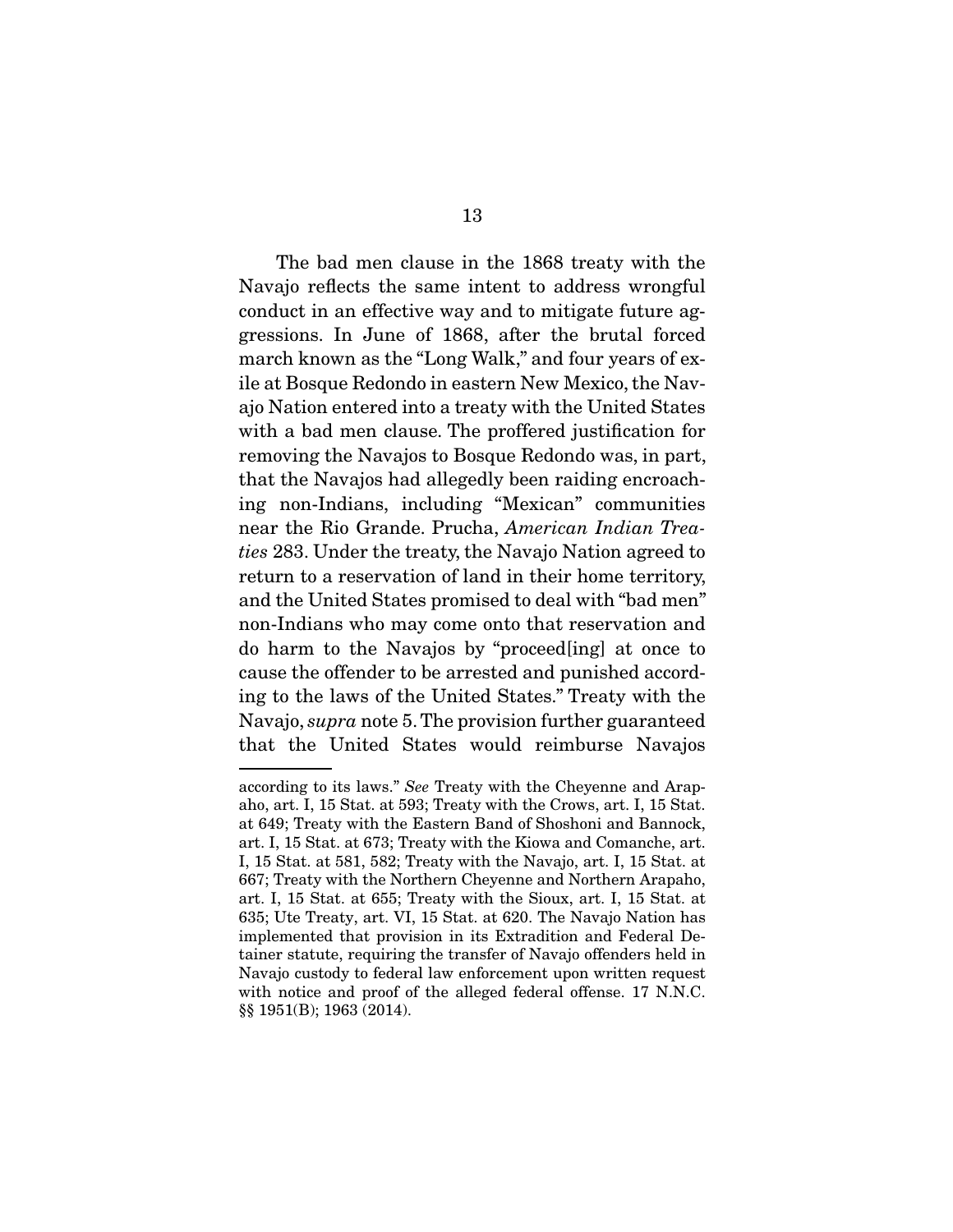whose person or property were harmed by any such bad men. Id. By entering into this agreement, the United States promised, and the Navajo People accepted, that the United States—not states—would address the crime.<sup>7</sup>

### **B. The Peace Commission treaties exclude state authority generally, and criminal jurisdiction over non-Indian crimes against Indians specifically.**

 Treaties with Indian nations are the "supreme law of the land" recognized by the United States Constitution. U.S Const. art. VI, cl. 2. Treaties, including those made with American Indian nations, must be ratified by the United States Senate to be binding. U.S. Const. art. II, § 2, cl. 2 (providing that treaties must be made "by and with the Advice and Consent of the Senate"). A treaty is not a grant of rights to an Indian nation, but a grant of rights from that nation to the United States, and therefore all rights not surrendered are preserved. United States v. Winans, 198 U.S. 371, 381 (1905); see also United States v.

<sup>7</sup> Similar treatment was afforded in the Ute Treaty. Under the Ute Treaty of 1868, the Utes held lands in the western third of what would later become the State of Colorado. Under Article VI, the United States agreed that "If bad men among the whites or among other people, subject to the authority of the United States, shall commit any wrong upon the person or property of the Indians, the United States will, upon proof," arrest and punish such offender "according to the laws of the United States, and also reimburse" for any losses. Ute Treaty, 1868, art. VI, para. 1.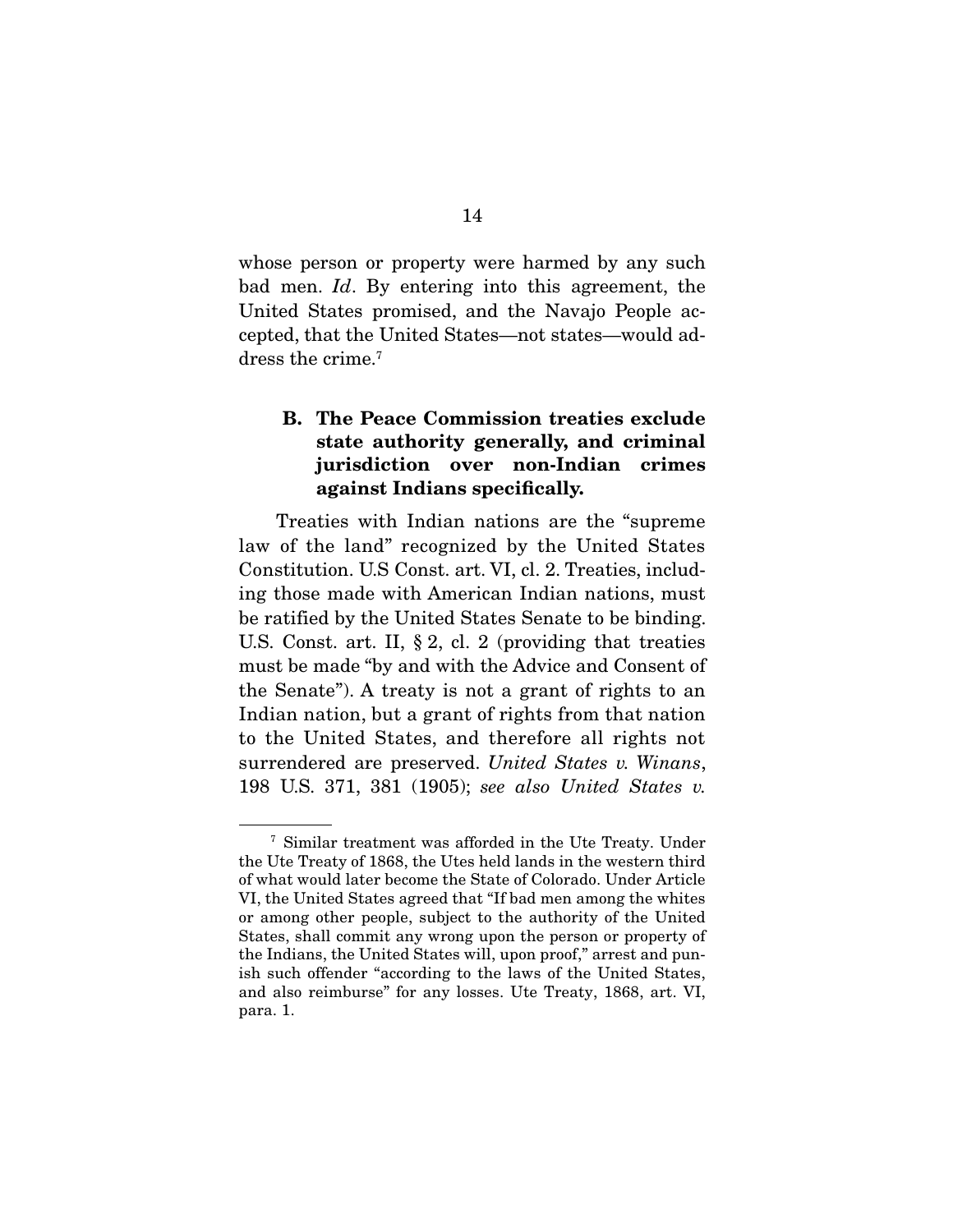Wheeler, 435 U.S. 313, 327 n.24 (1978) (applying rule to Navajo treaty). A treaty must be interpreted as tribal leaders would have understood them. Minnesota v. Mille Lacs Band of Chippewa Indians, 526 U.S. 172, 196 (1999); Choctaw Nation v. Oklahoma, 397 U.S. 620, 630–31 (1970). Further, any ambiguities must be resolved in favor of the tribal nation, as consistent with promoting Indian self-government and independence from states. County of Oneida v. Oneida Indian Nation, 470 U.S. 226, 247 (1985); McClanahan v. Ariz. State Tax Comm'n, 411 U.S. 164, 174 (1973) (stating in context of Navajo treaty that "any doubtful expressions . . . should be resolved in the Indians' favor.").

 A fundamental premise of the Peace Commission treaties is that signatory tribal nations govern their territory with federal assistance and free of state authority. Each treaty includes several common provisions that 1) create a reservation for the exclusive use and occupancy of that tribal nation outside of the state's jurisdiction, 2) recognize and affirm the tribal nation's right to exclude non-Indians from that reservation, and 3) confirm the federal government's responsibility to arrest and prosecute non-Indians who enter the reservation and commit crimes against Indians.<sup>8</sup>

<sup>8</sup> In addition to the "bad men" clauses, the Peace Commission treaties explicitly set apart a reservation for the use and occupancy of the tribes, to the exclusion of all persons, except those authorized to enter by treaty. See Treaty with the Cheyenne and Arapaho, art. II, 15 Stat. at 594; Treaty with the Crows, art. II, 15 Stat. at 650; Treaty with the Eastern Band of Shoshoni and Bannock, art. II, 15 Stat. at 674; Treaty with the Kiowa and Comanche, art. II, 15 Stat. at 582; Treaty with the Navajo, art. II,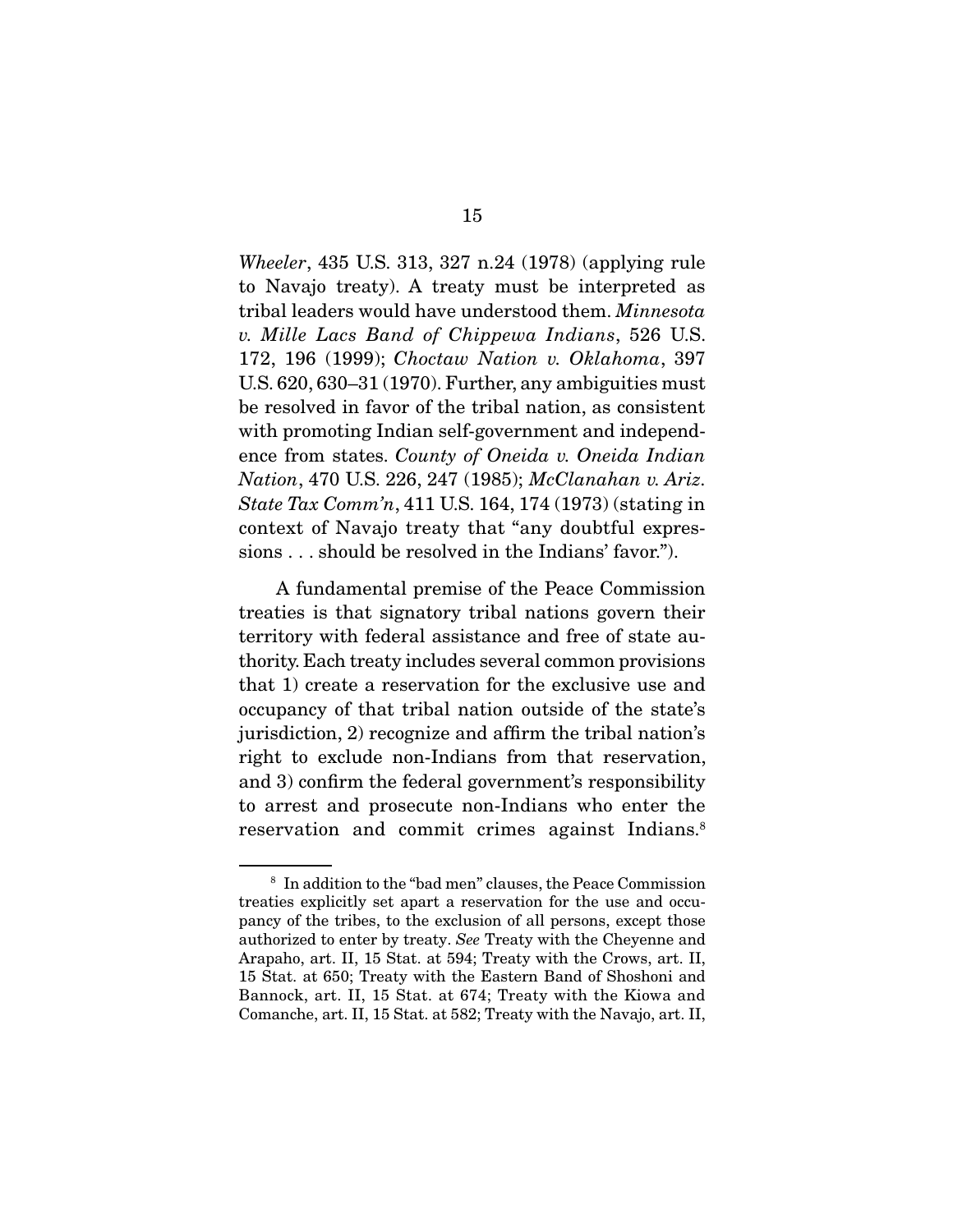These interlocking agreements between the United States and the tribal nations define the rights and responsibilities of those governments in regulating non-Indian conduct, and necessarily bar states from asserting their own "inherent" authority within that territory.

 This Court has recognized the general exclusion of state authority under these treaties. In *McClanahan*, the Court interpreted Article II of the Navajo Treaty, which created a reservation "set aside for the use and occupation" of the Navajo Nation under its exclusive sovereign control. *McClanahan*, 411 U.S. at 175. The Court concluded the same provision bars state jurisdiction over those lands without the Nation's consent. Id. (treaty bars Arizona state income tax on Navajo tribal member on reservation); see also Williams v. Lee, 358 U.S. 217, 221–22 (1959) (state court jurisdiction over contract claim against Navajo citizen would infringe on right of self-government recognized in the treaty). The Court reiterated this effect in Nevada v. Hicks, identifying the Navajo treaty as an exception to a general proposition that state sovereignty does not end at a reservation boundary. 533 U.S. 353, 361 n.4 (2001) (citing Williams).

 Importantly, the Court has interpreted disclaimer clauses in state enabling acts, in light of such treaty promises, to further bar state jurisdiction. Congress required a number of western states, including

<sup>15</sup> Stat. at 668; Treaty with the Sioux, art. II, 15 Stat. at 636; Ute Treaty, art. II, 15 Stat. at 619, 620.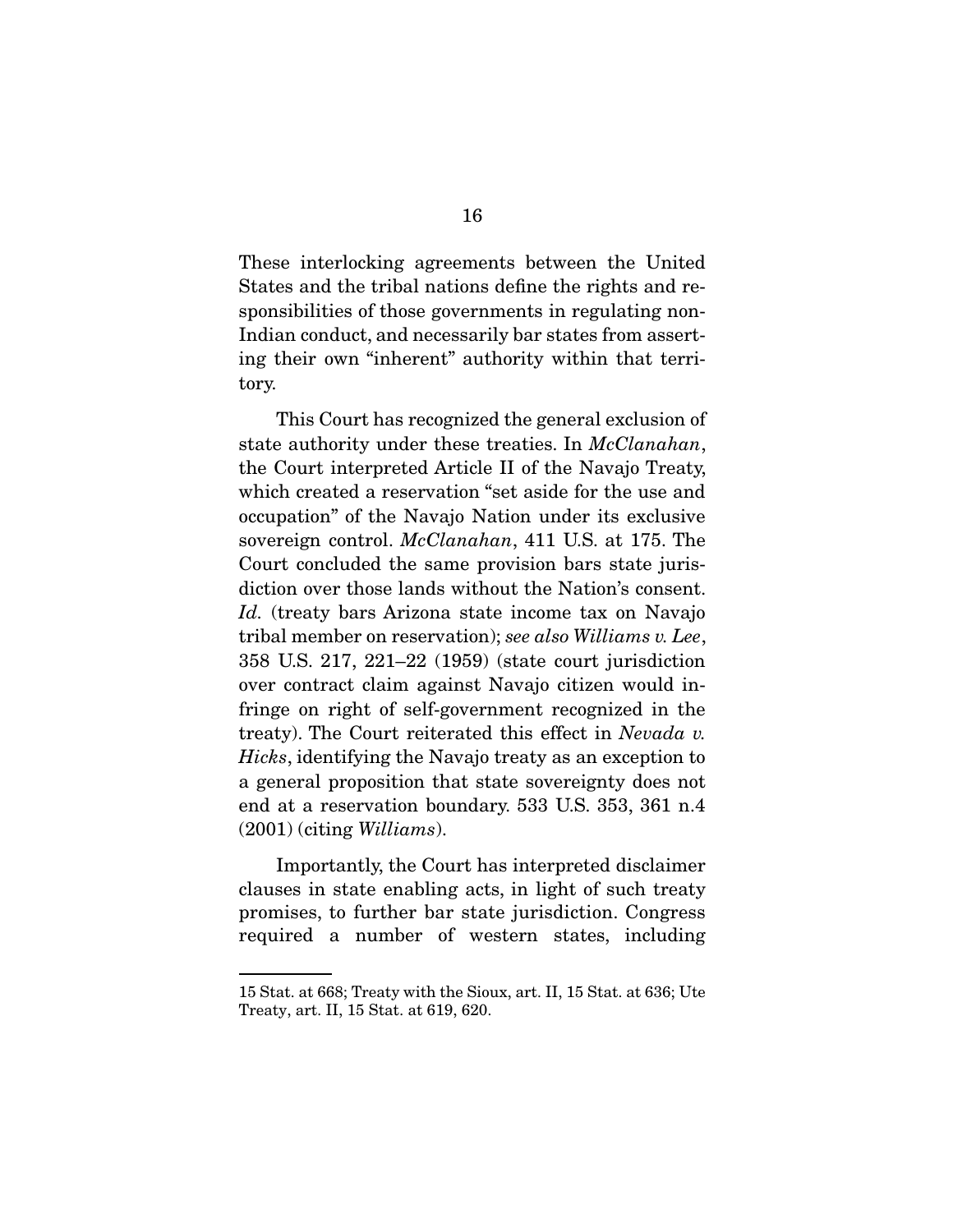Oklahoma, to include in their constitution provisions disclaiming jurisdiction over tribal lands, leaving all Indian Country within their borders under the "absolute jurisdiction and control" of Congress. Utah Enabling Act, ch. 138, 28 Stat. 107, § 3 (1894); Utah Const. art. 3; New Mexico-Arizona Enabling Act, ch. 310, 36 Stat. 557, §§ 2, 20 (1910); Arizona Const. art. 20, Par. 4; New Mexico Const. art. 21, § 2; North Dakota, South Dakota, Montana, and Washington Enabling Act, Ch. 180, 25 Stat. 676, § 4 (1889); Mont. Const. art. 1; Oklahoma Statehood Enabling Act, Pub. L. No. 59-234, 34 Stat. 267 (1906); Oklahoma Const. art. 1, § 3.9 The Court interpreted the equivalent Alaska disclaimer provision as only barring state assertion of "proprietary" interest in Indian land. See Organized Village of Kake v.  $Egan$ , 369 U.S. 60, 69 (1962) (interpreting Alaska disclaimer provision as "disclaimer of proprietary rather than governmental interest"). However, in the context of the Peace Commission treaties, the disclaimer clause precludes any assertion of state governmental authority within those reservations without tribal consent.<sup>10</sup>

<sup>&</sup>lt;sup>9</sup> The Oklahoma provision is worded slightly differently, but expresses the same idea, stating that, until Congress extinguishes Indian lands, they "shall be and remain subject to the jurisdiction, disposal, and control of the United States." Oklahoma Const. art. 1, § 3.

<sup>10</sup> After signing the Ute Treaty, Congress did not nullify the bad men clause in approving Colorado's statehood. Colorado's Enabling Act provides that "the constitution shall be republican in form, and make no distinction in civil or political rights on account of race or color, except Indians not taxed, and not be repugnant to the Constitution of the United States, and the principles of the Declaration of Independence . . . " Colorado Enabling Act, ch. 139, 18 Stat. 474 (1875).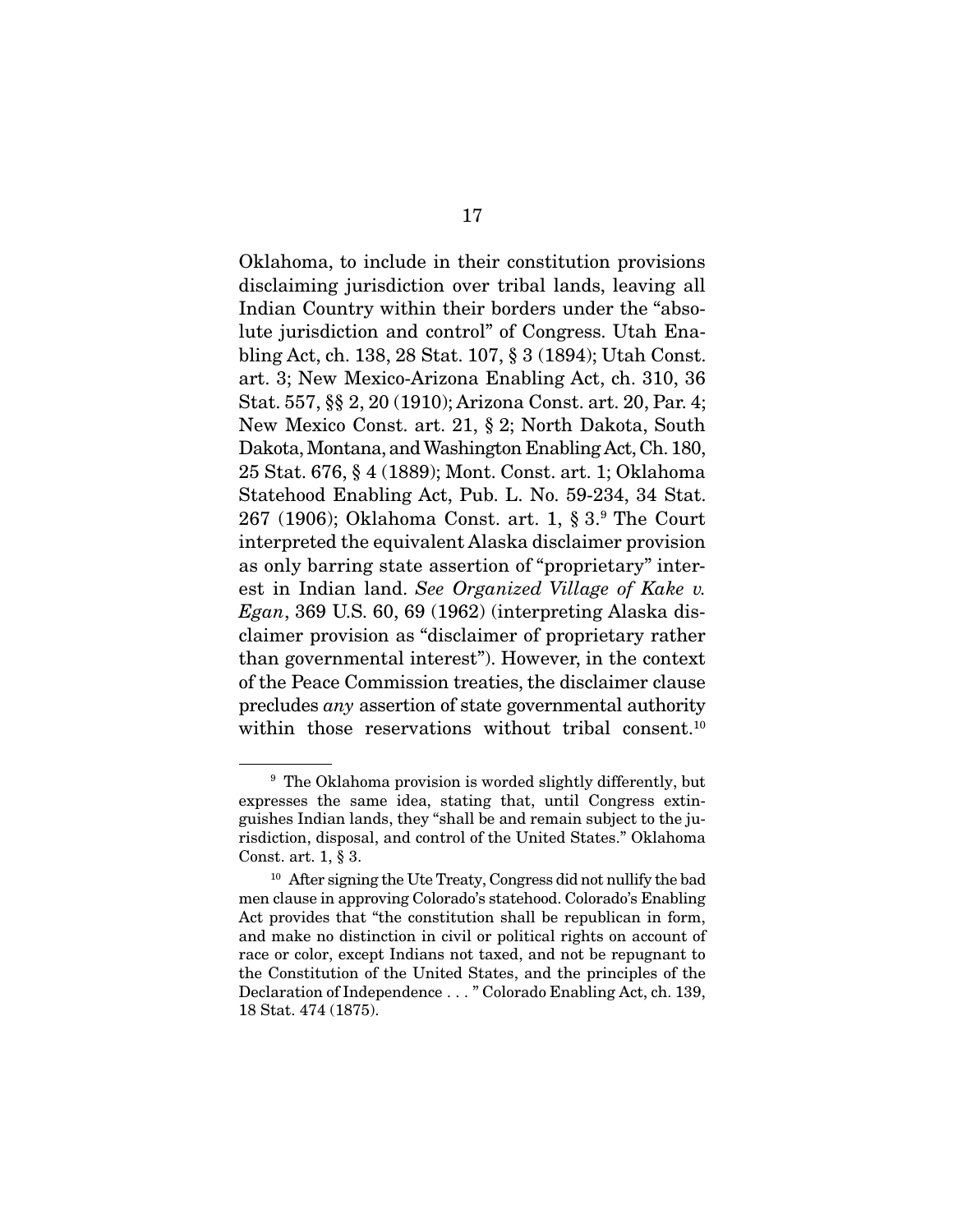$McClanahan$ , 411 U.S. at 174–75, 176 n.15 (distinguishing Kake's construction of state disclaimers because the treaty recognizes the Nation's exclusive occupancy of Reservation); see also Three Affiliated Tribes v. Wold Eng'g, P.C., 467 U.S. 138, 149, n.8 (1984) (recognizing distinction under Navajo treaty).

 This Court has recognized the tribal right to exclude non-Indians in the context of the Crow Nation's Peace Commission treaty. In *Montana v. United States*, the Court interpreted a provision in the Crow Nation's treaty to authorize a tribal nation's right to exclude non-Indians from tribal lands, and therefore regulate their conduct. See Montana v. United States, 450 U.S. 544, 558–59 (1981) (affirming that the Crow Nation may regulate non-Indian hunting and fishing on lands used or occupied by the tribe, including lands held in trust for the tribe by the United States, based on treaty right to exclude). The Court reiterated this interpretation in several later cases applying Montana. See Atkinson Trading Co., Inc. v. Shirley, 532 U.S. 645, 650 (2001) (reiterating treaty authority to regulate nonmembers on tribal trust land); South Dakota v. Bourland, U.S. 508 U.S. 679, 687–88 (1993) (recognizing right to exclude from identical provision in Sioux treaty). Notably, Congress included this right to exclude provision in its statutory directive to the Peace Commission, underscoring that the reservations:

shall be and remain permanent homes for said Indians to be located thereon, and no person[s] not members of said tribes shall ever be permitted to enter thereon without the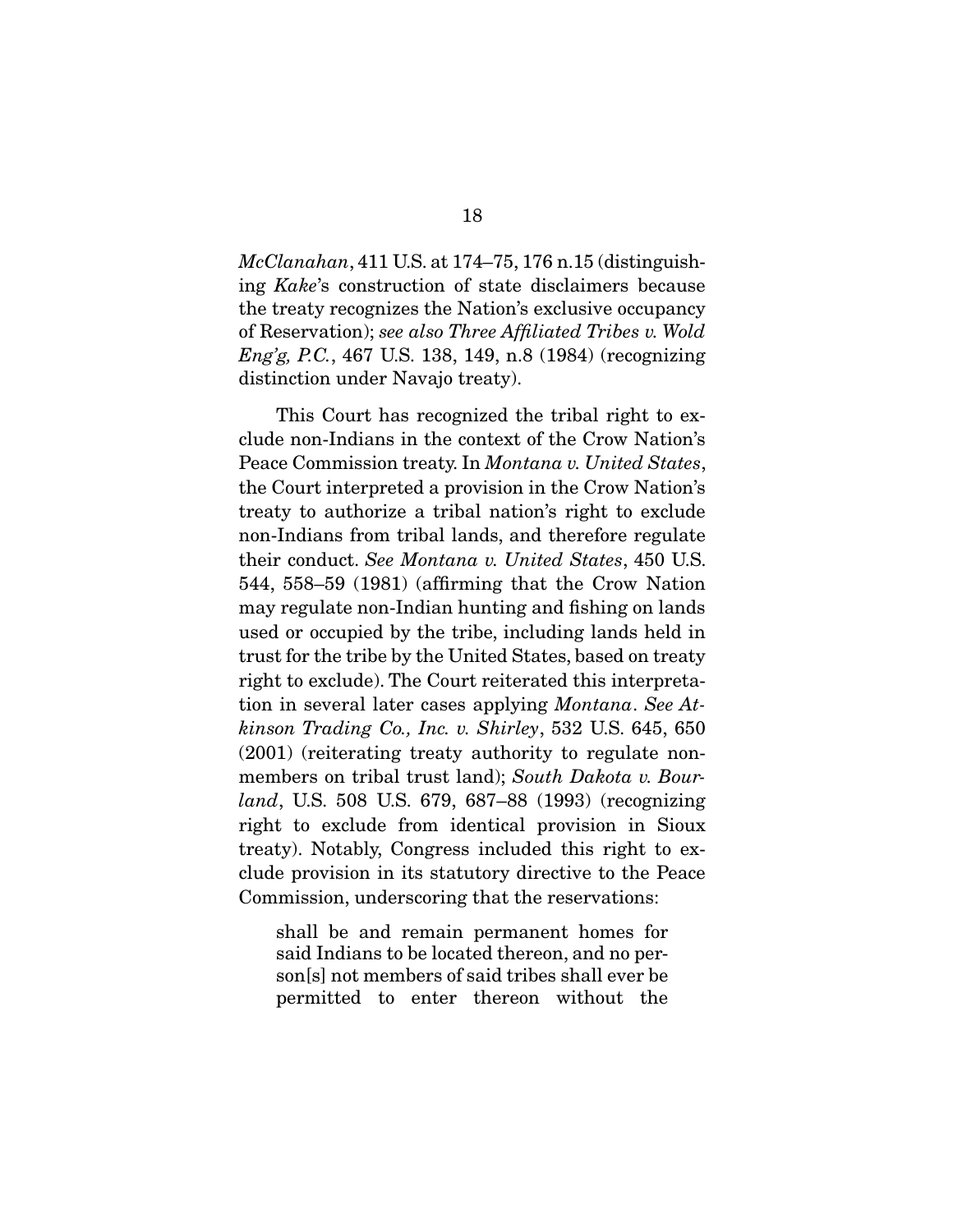#### permission of the tribes interested, except officers and employees of the United States.

Act of July 20, 1867, § 1, 15 Stat. 17. Under these provisions, the Peace Commission tribes can authorize, or not, non-Indian presence on their lands, including state and local law enforcement, and regulate their conduct.

 Parallel with these provisions, the bad men clauses recognize federal jurisdiction, and oust any assertion of conflicting state authority over non-Indian crimes against Indians. The plain language of the clauses unmistakably vests the United States with responsibility for apprehending bad men who may come onto the reservation and cause harm to persons or property. For example, under the Navajo Nation's treaty, the United States is to "arrest and punish" bad men who come among the Indians—the archetypal functions of exercising criminal jurisdiction. Treaty with the Navajo, *supra* note 5. The provision specifically notes the punishment is to be "according to the laws of the United States." Id. Thus, the bad men clauses obligate the United States to prosecute non-Indians who enter those reservations and commit crimes against Indians.11 To further incentivize the

 $11$  The Ninth Circuit Court of Appeals confirmed this reading in Merrill v. Turtle, holding that the bad men clause precluded the exercise of jurisdiction by the State of Arizona to extradite a fugitive wanted by the State of Oklahoma. 431 F.2d 683, 684 (1969). The court noted that tribal nations are political communities free from state law and subject only to the plenary power of Congress. Id. The court invoked the bad men clause as additional support for its conclusion that Arizona lacked criminal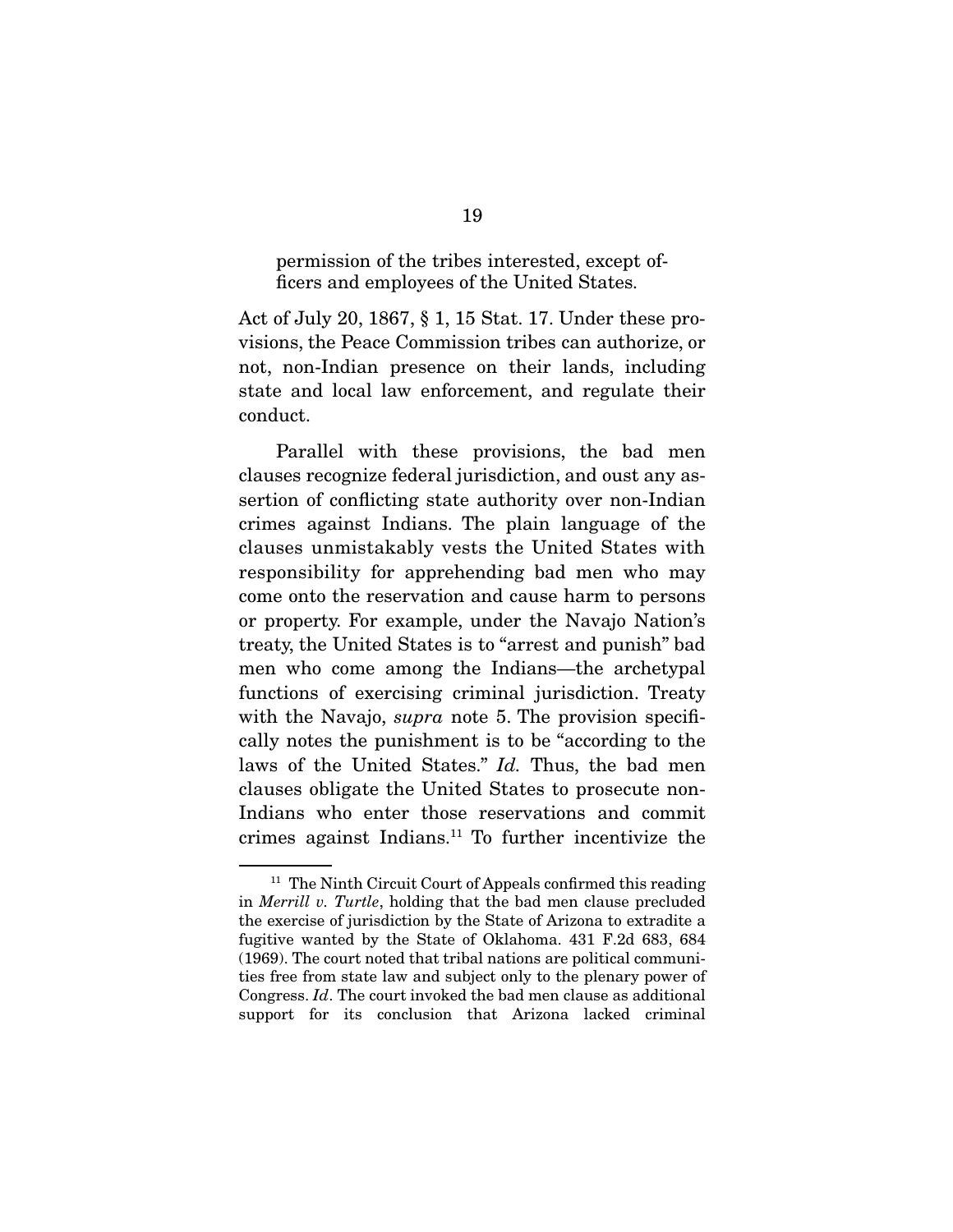United States, the provisions create a civil cause of action against the federal government for tribal persons and property harmed. See, e.g., Richard v. U.S., 677 F.3d 1141 (Fed. Cir. 2012); see also Elk v. U.S., 87 Fed. Cl. 70 (2009).

 The "bad men" clauses then complement the right to exclude. Tribal nations can allow non-Indians to enter, upon condition of being subject to the civil authority of the Nation, but if they commit crimes against tribal members, the federal government has the responsibility to criminally prosecute them and to reimburse tribal members for the harm they cause.

 The Arizona Court of Appeals has answered the direct question raised in this case through an application of the Navajo treaty. See State of Arizona v. Flint, 157 Ariz. 227, 228, 232 (Ct. App. 1988). That court applied the Arizona disclaimer clause in concert with the treaty to conclude that the United States, and not the state, had jurisdiction over non-Indian crimes against Indians. Importantly, the court highlighted the bad men clause of the treaty, along with the strong

jurisdiction to unilaterally extradite the offender, despite Arizona's argument that it had a duty under Article IV, section 2 of the Constitution to do so. Id. at 686. That constitutional mandate "to deliver up fugitives charged with a crime in a sister state," the court instructed, "must be interpreted in light of the Treaty of 1868 and the long history of the principle of retained tribal sovereignty." Id. at 685. Under the authority of the bad men clause, the Navajo Nation honors extradition requests for wanted fugitives when states submit a written request with supporting documentation, and the President of the Nation issues an arrest order. See 17 N.N.C. §§ 1951(B); 1953(A) (2014).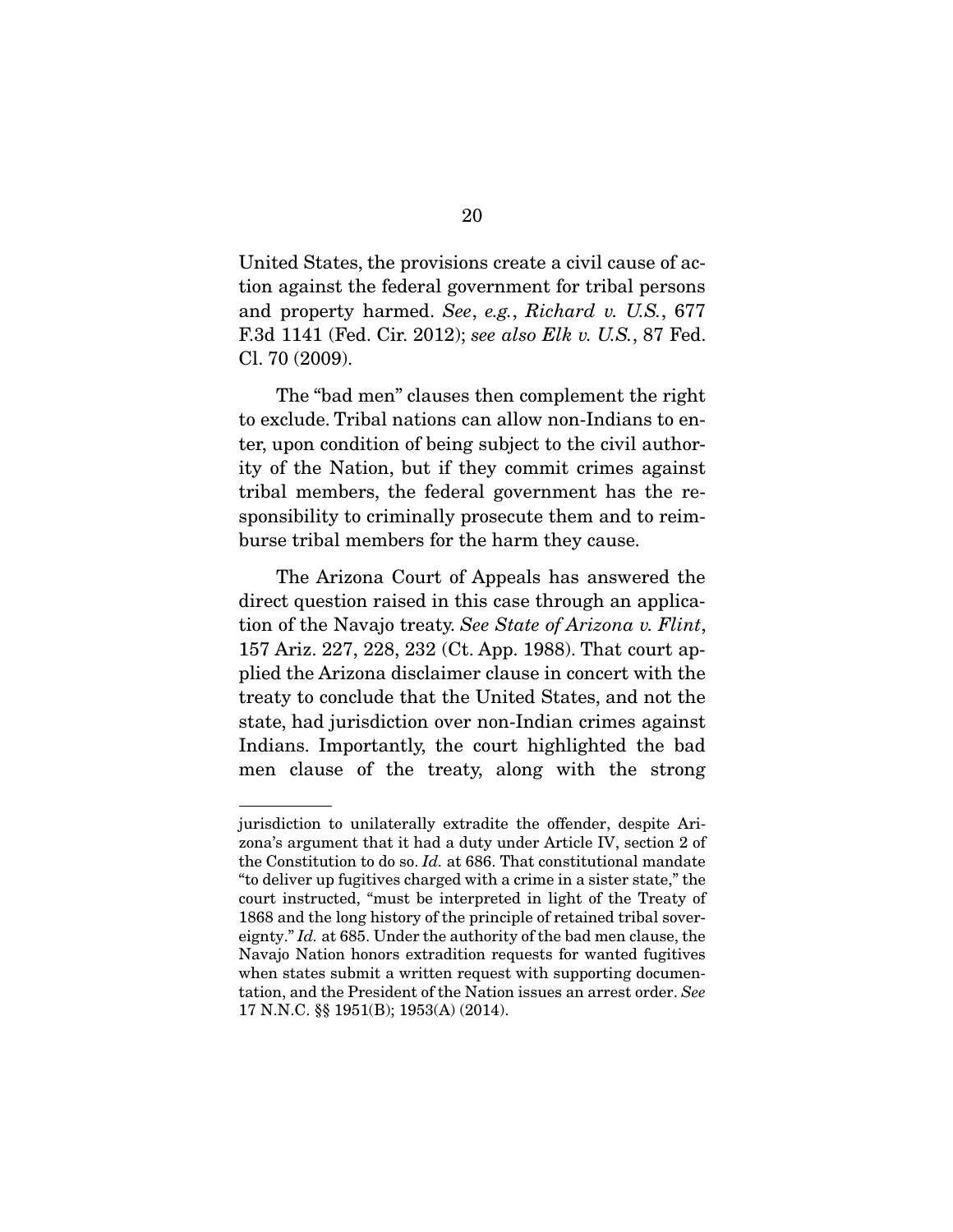interests of the federal government in fulfilling its trust responsibility and of the Nation in ensuring federal jurisdiction over crimes by non-Indians against Indians in its territory. *Id.* at 230–31, n.3.

 The negotiations with the Navajo Nation also support the exclusive authority of the federal government. Lieutenant General Sherman gave the Navajo negotiators assurances that "[t]he [federal] government will stand" between the Navajo Nation and outsiders who might attack them. Council Proceedings, the Navajo Treaty of 1868 (1968), at 4. Sherman further told the tribal negotiators that if outsiders "trouble [the Navajos]" that they "must go to the nearest military post and report to the Commanding Officer who will punish those who trouble you." Id. at 5. Those specified as posing potential "trouble" to the Navajos included Mexicans, who were the Navajos' main antagonists in New Mexico. Id. Sherman's words track the ultimate design of the bad men clause. Thus, Navajo negotiators understood that the United States, and not any future state, assumed the responsibility to arrest and prosecute non-Indian offenders.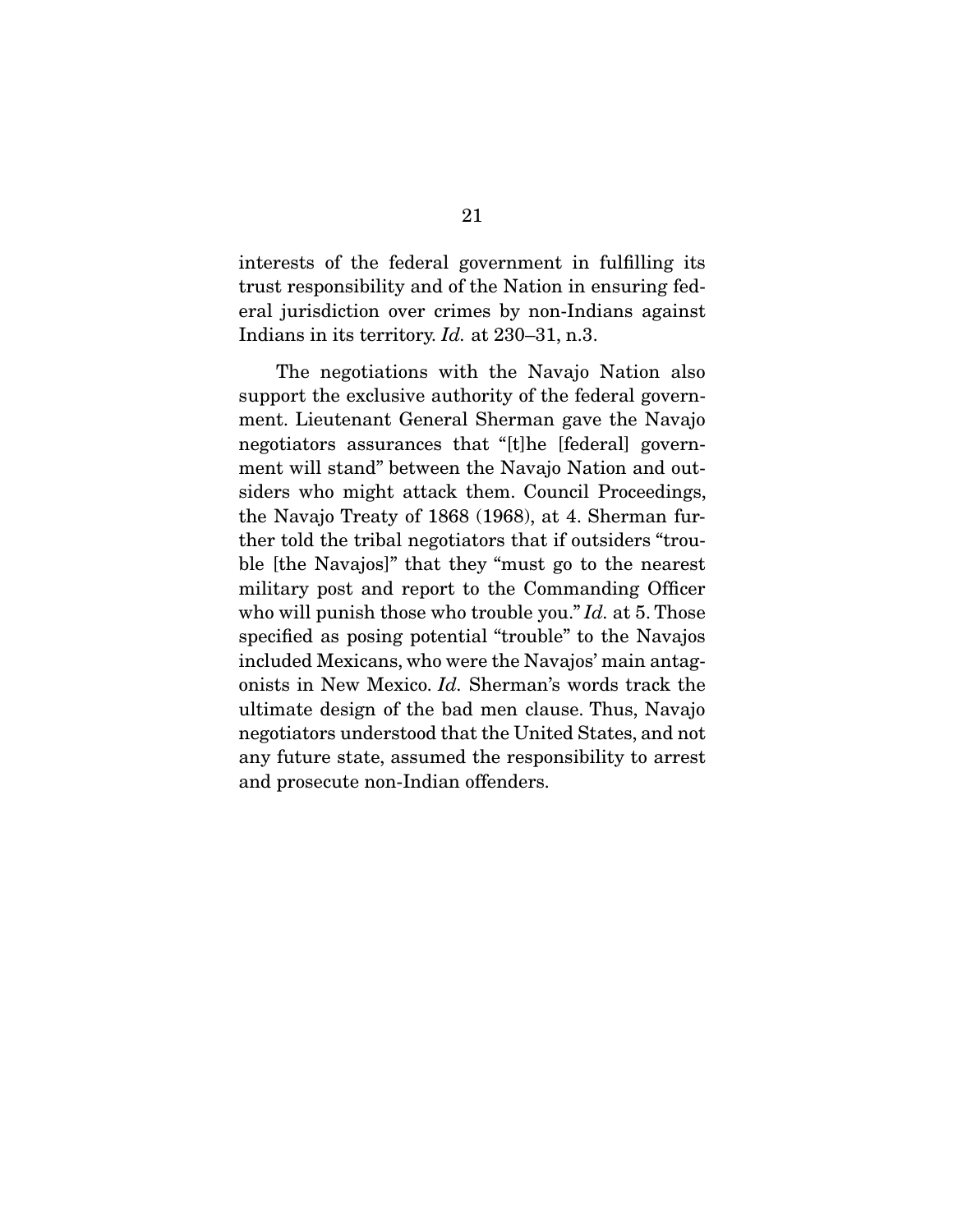### **C. In light of these treaty provisions, States have no inherent authority over non-Indian crimes against Indians, whether under "equal footing" or any other theory.**

 In the face of these treaty provisions, Oklahoma's arguments fail. It contends that the equal footing doctrine and its "inherent jurisdiction by virtue of statehood" authorize state criminal jurisdiction over all non-Indians, including within Indian Country. Okla. Op. Br. at 16, 23. However, this presumptive, boundless state jurisdiction would interfere with the federal government's treaty obligations to tribal nations, and is therefore invalid.

 Significantly, Oklahoma fails to cite to a single case actually holding that the equal footing doctrine abrogates federal treaty responsibilities to apprehend non-Indian criminals in Indian Country. To the contrary, it is firmly-established that "treaty rights are not impliedly terminated upon statehood." Mille Lacs, 526 U.S. at 207; see also Herrera v. Wyoming, 139 S. Ct. 1686 (2019) (affirming that Mille Lacs repudiated prior decisions that the equal footing doctrine can oust treaty rights). Indeed, the Court in Donnelly v. United States suggested the opposite—a tribal treaty right can supersede a state's claim to criminal jurisdiction based on equal footing. See 228 U.S. 243, 271 (1913). Subsequently, the Court in Williams v. United States unequivocally concluded that non-Indian crime against Indians in Indian Country is the prerogative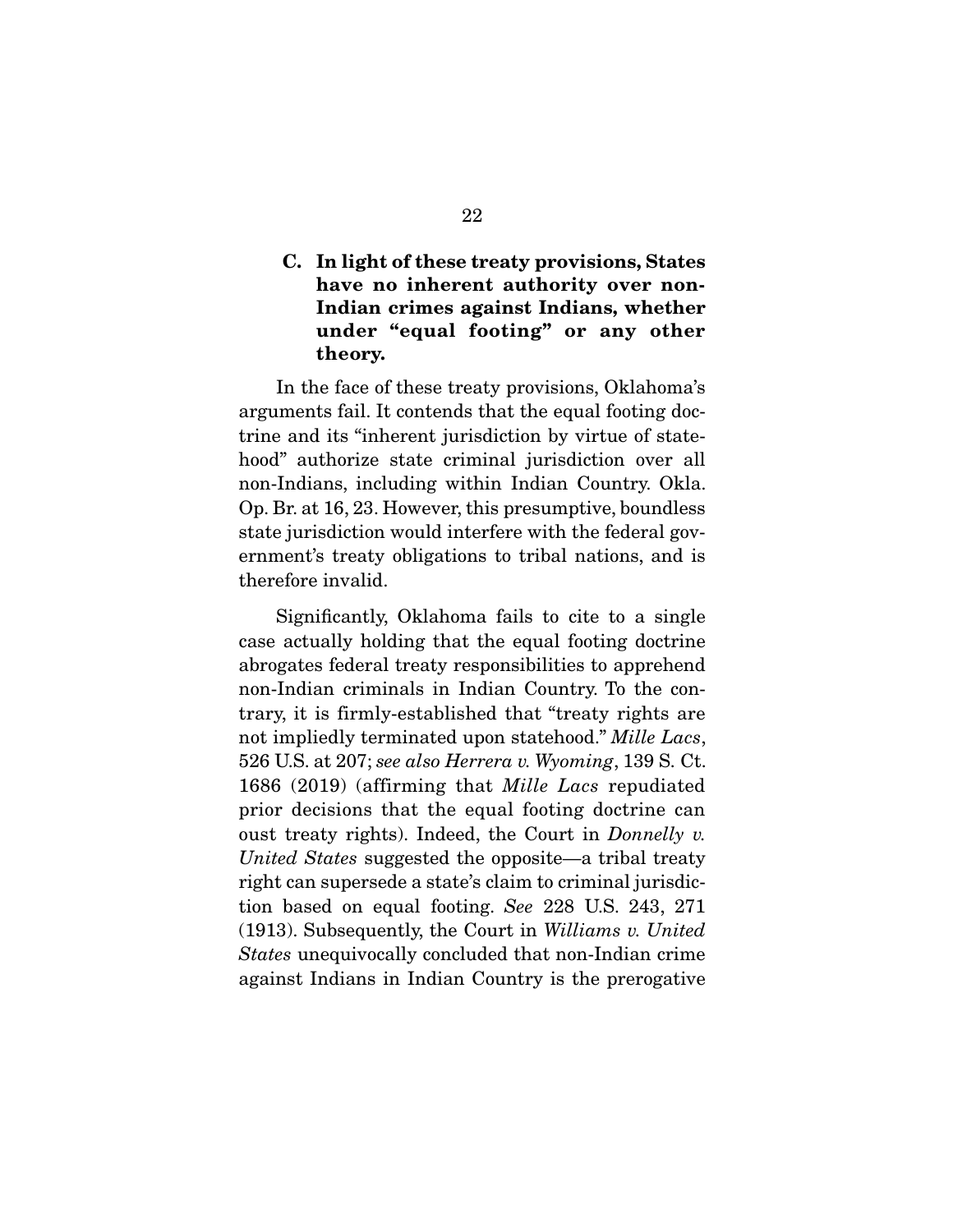of the United States, not states. Williams v. United States, 327 U.S. 711, 714 (1946).

 Where a bad men clause applies, the equal footing doctrine has even less justification, under the very cases Oklahoma cites for its main proposition. The State relies on three main cases: United States v. McBratney 104 U.S. (14 Otto) 621 (1882); Draper v. United States, 164 U.S. 240 (1896); and New York ex rel. Ray v. Martin, 326 U.S. 496 (1946). It alleges that they stand for the proposition that any pre-existing treaties or statutes inconsistent with the states' inherent criminal jurisdiction over all lands within their borders are impliedly repealed. Okla. Op. Br. at 20–21. However, all three cases concerned state jurisdiction over non-Indian crimes against other non-Indians, which were not covered by the relevant treaties, and each noted that a treaty provision that covered the specific crime potentially would oust the state.

The *McBratney* Court was unequivocal that a treaty provision can reserve criminal jurisdiction to the United States, and that the status of the parties is critical when it comes to determining the effect of a treaty. McBratney, 104 U.S. at 624. The Court found the "bad men" clause in the Ute Peace Commission Treaty did not apply because it "contains no stipulation for the punishment of offences by white men against white men." Id. (emphasis added). It specifically reserved the question of whether the bad men clause barred state jurisdiction over non-Indian crimes against Indians. Id.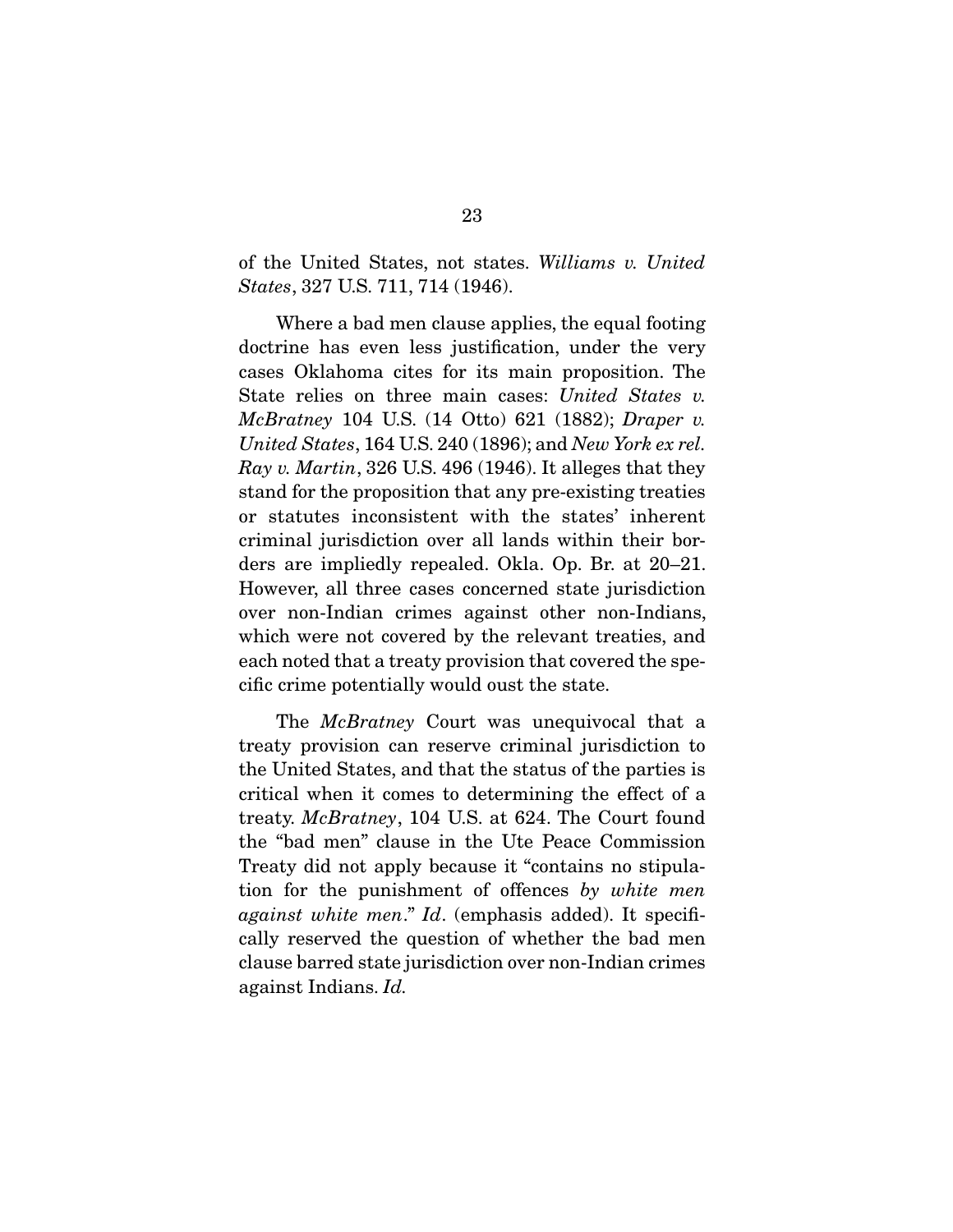The Draper Court, likewise, began and concluded by explicitly stating its analysis was limited to non-Indian crimes against non-Indians. Draper, 164 U.S. at 241, 247. As in *McBratney*, it reserved the further question of whether states had jurisdiction over non-Indian crimes against Indians. Id. at 247. The Court did not consider the corollary bad men clause in the Crow Nation's treaty, as the case did not concern a crime by or against an Indian. See id.

 Again, the Court in New York ex rel. Ray considered a crime by a non-Indian against another non-Indian, this time on the Seneca Reservation within the State of New York. New York ex rel. Ray, 326 U.S. at 498. It restated the caveat of McBratney that state jurisdiction may be curbed by "a limiting treaty obligation or Congressional enactment." Id. at 499. But the Court found the Seneca Treaty did not do so, because it did not specify whether New York or the United States should exercise jurisdiction over on-reservation crime by non-Indians against non-Indians. Id. at 501.

 In line with that well-established axiom of Indian law, abrogation of the bad men clauses would require, at the very least, a clear expression by an act of Congress. Lone Wolf v. Hitchcock, 187 U.S. 553 (1903); United States v. Dion, 476 U.S. 734 (1986); Mille Lacs, 526 U.S. 172; Herrera, 139 S. Ct. 1686. There has been no such clear act of Congress. To the contrary, courts have found Congress has not abrogated the clauses, and have continued to enforce them against the United States. Tsosie v. United States, 825 F.2d 393, 394 (Fed. Cir. 1987) (noting bad men clauses "ha[ve] not become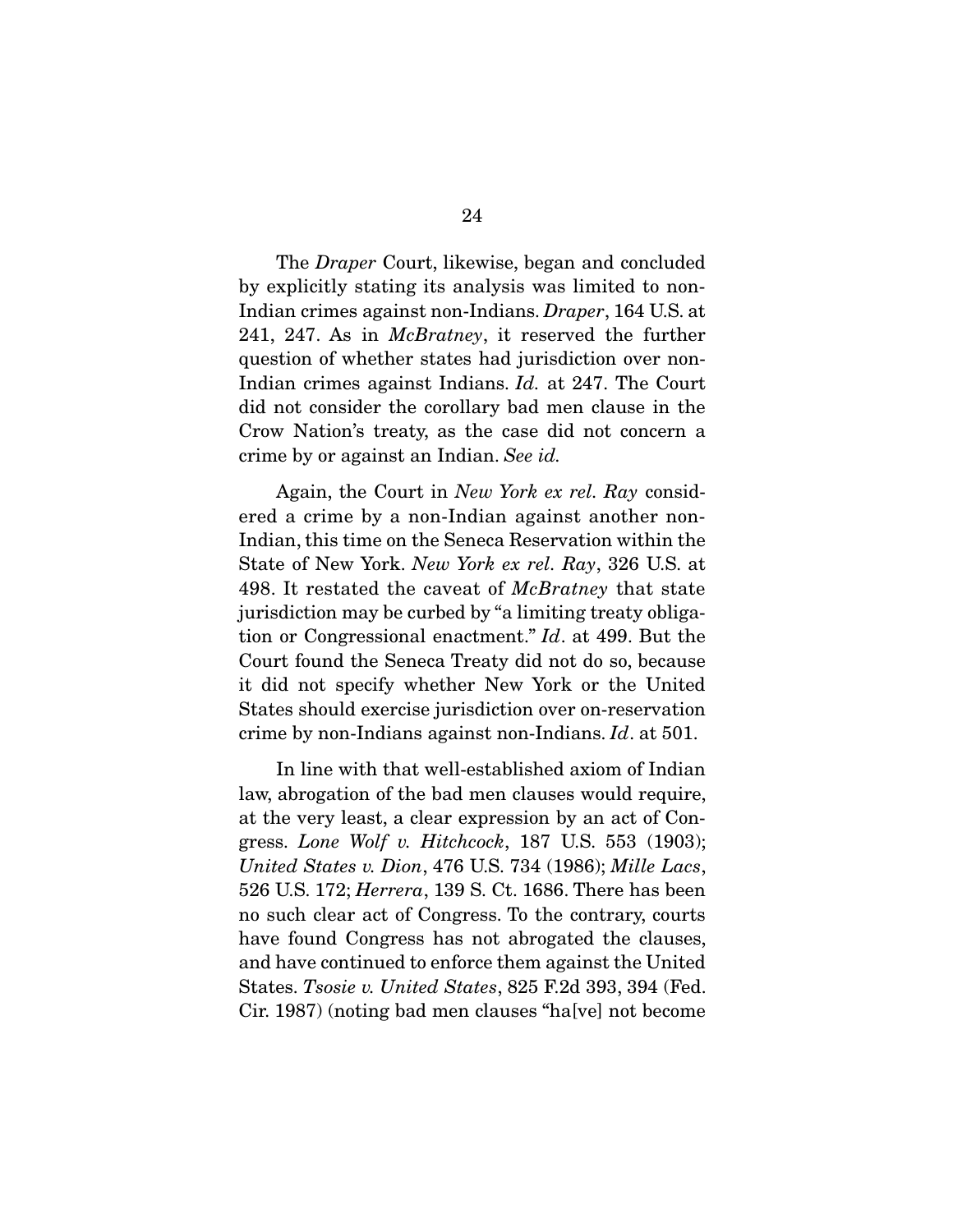obsolete," and Congress has not abrogated them); Jones v. United States, 846 F.3d 1343, 1359 (Fed. Cir. 2017); Richard, 677 F.3d at 1143–53; Elk, 87 Fed. Cl. at 72–73.

 This case then answers the question reserved by those prior cases. Even assuming the equal footing doctrine remains generally viable for state criminal jurisdiction in Indian Country, it has no force when the United States has assumed responsibility to prosecute non-Indians in a treaty. As it has done so in the bad men clauses of the Peace Commission treaties, state criminal jurisdiction is barred.

 Citing Hicks, Oklahoma further asserts that state sovereignty generally does not end at the reservation's border, and therefore it has criminal jurisdiction over the Respondent. Okla. Op. Br. at 23. But even that premise, whatever it may mean, does not apply to this case. As noted above, *Hicks* actually suggests the opposite, noting that in Worcester the exclusion of state jurisdiction over the Cherokee Nation was embedded in its treaty, which "guaranteed the Indians their lands would never be subjected to the jurisdiction of any State or Territory." Hicks, 533 U.S. at 353, n.4 (internal citations and quotations marks omitted). The Hicks Court further noted the Navajo treaty (and, by extension the other Peace Commission treaties that contain the same language) similarly precludes state jurisdiction on the reservation. Id.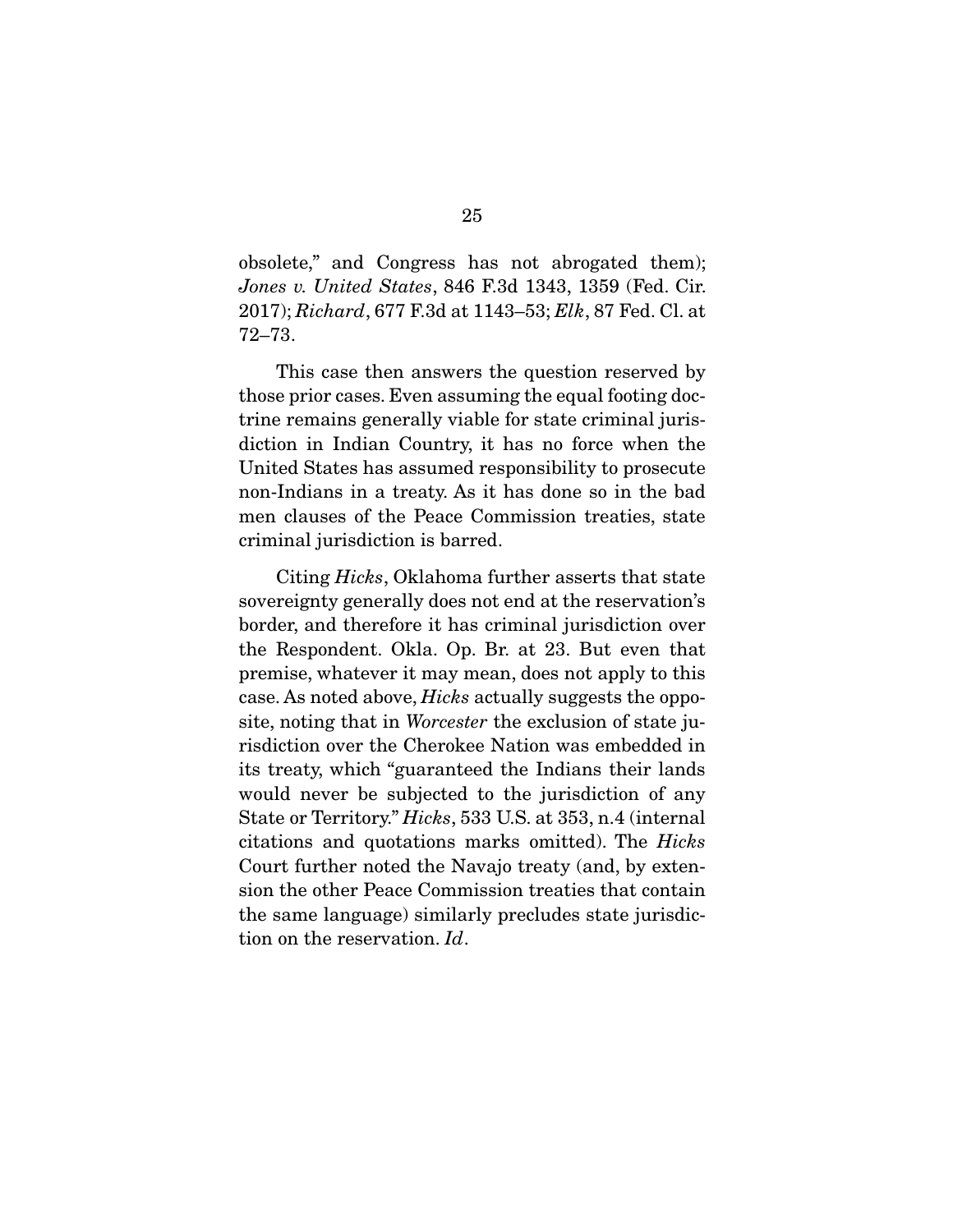Thus, Oklahoma has no actual support from the primary authorities it cites, and its theory of inherent state sovereignty should be rejected. The text and history of the bad men clauses of the Peace Commission treaties reflect the United States' long-standing policy of allocating sovereignty over criminal matters involving Indians between the federal government and tribes. Accepting Oklahoma's theory of equal footing or inherent state sovereignty abrogates sub silentio federal promises in those treaties.

 As such, contrary to Oklahoma's assertion, the Peace Commission tribes do have a sovereign interest in enforcing the federal government's responsibility to prosecute non-Indians assumed in the treaties, whether or not those tribes have the authority to do so themselves. See Okla. Op. Br. at 42–43 (arguing there are no "serious issues of tribal sovereignty" involved in the question whether states have criminal jurisdiction over non-Indians crimes against Indians on reservations). Oklahoma's theory would upset the long-established expectations of the Peace Commission tribes, based on negotiations with the United States prior to the existence of states around them. Absent any explicit direction otherwise from Congress, the United States retains criminal jurisdiction over non-Indian crime against Indians in Indian Country, to the exclusion of the states.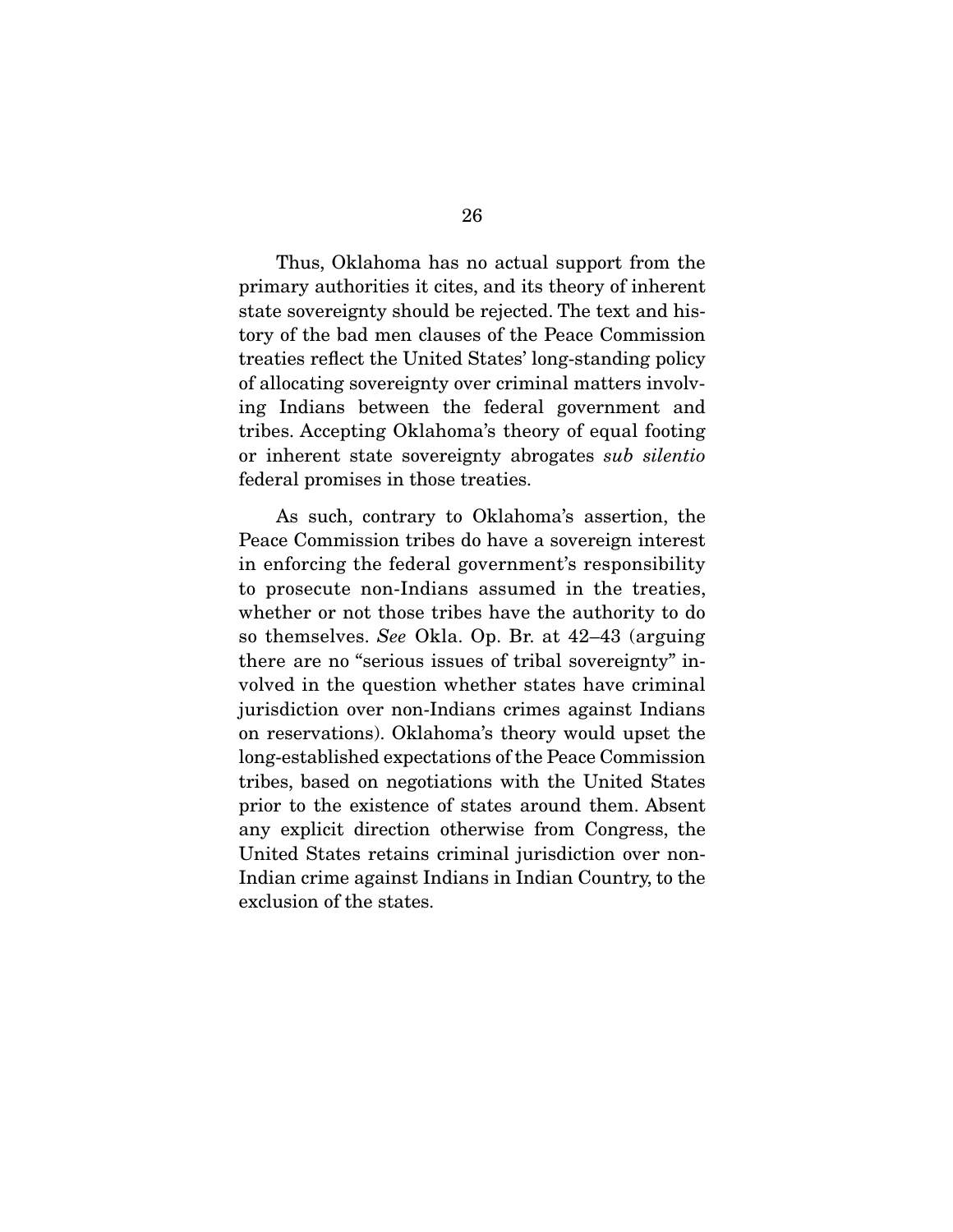### **II. STATES CAN AND HAVE COLLABORATED WITH TRIBES AND THE FEDERAL GOV-ERNMENT ON A GOVERNMENT-TO-GOVERNMENT BASIS TO ASSIST IN PROVIDING CRIMINAL JUSTICE.**

 Oklahoma asserts that it cannot supplement law enforcement in Indian Country absent inherent concurrent jurisdiction, and federal and tribal law enforcement will be overwhelmed by a deluge of criminal cases they are responsible for post-McGirt. Okla. Op. Br. at 42-43. Ultimately, such concerns are appropriately for Congress to consider, which can alter the landscape by recognizing a state role in criminal jurisdiction over non-Indian crimes against Indians, as it has done for other states when deemed appropriate. See, e.g., Act of May 21, 1984, Pub. L. No. 98-290, 98 Stat. 201 (confirming the exterior boundaries of the Southern Ute Indian Reservation and defining the scope of Indian Country jurisdiction within the Reservation); Kansas Act, 18 U.S.C. § 3243 (1940); see also Act of May 31, 1946, 60 Stat. 229 (North Dakota); see also Act of June 30, 1948, ch. 759, 62 Stat. 1161 (Iowa); see also Act of July 2, 1948, 62 Stat. 1224 (New York).

 For example, with the support of the leaders of the Southern Ute Indian Tribe and the State of Colorado, Congress adopted legislation unique to the checkerboarded Southern Ute Indian Reservation. Under Sec. 4(b) of the Act of May 21, 1984, Congress provided that the United States has Indian Country jurisdiction over non-Indians "only on Indian trust land" within the Southern Ute Indian Reservation. Id. Thus, on the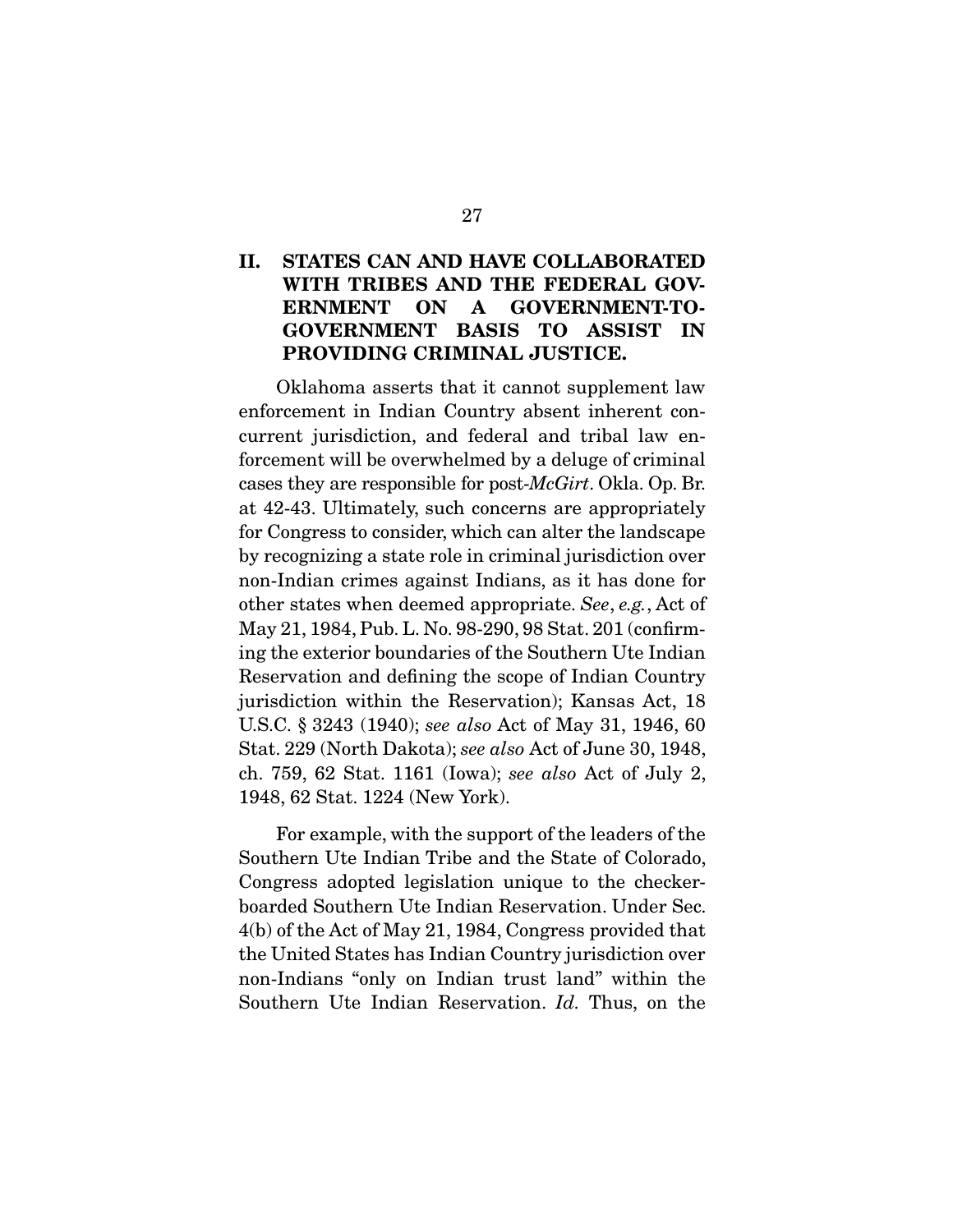Southern Ute Indian Reservation, Colorado has jurisdiction over non-Indians on fee land within the Reservation.

 Tribal nations can participate in that legislative process, assuring that new authority is with tribal consent on terms acceptable to those sovereign nations. Cf. 25 U.S.C. § 1321 (granting state criminal jurisdiction in Indian Country with consent of affected tribes); 25 U.S.C. § 1326 (requiring special elections to show tribal consent to state jurisdiction under Pub. L. 83-280); 25 U.S.C. § 1323 (providing that "the United States is authorized to accept a retrocession by any State of all or any measure of the criminal jurisdiction" assumed under Pub. L. 83-280.).

 However, even if Congress chooses not to extend direct state jurisdiction, Oklahoma and other states seeking to supplement federal and tribal law enforcement have the ability to collaborate with tribal nations and the United States, and by all accounts are doing just that. See Brief of Amici Curiae Cherokee Nation, et al., 13-18.

 The Navajo Nation and the signatory tribes have worked with neighboring states and their political subdivisions to supplement criminal justice resources in Indian Country in a way that respects tribal sovereignty. For many years the Navajo Nation has entered into cross-commission agreements and other arrangements in all three states across which its territory extends. These agreements allow state or county officers to enter the reservation and act as tribal law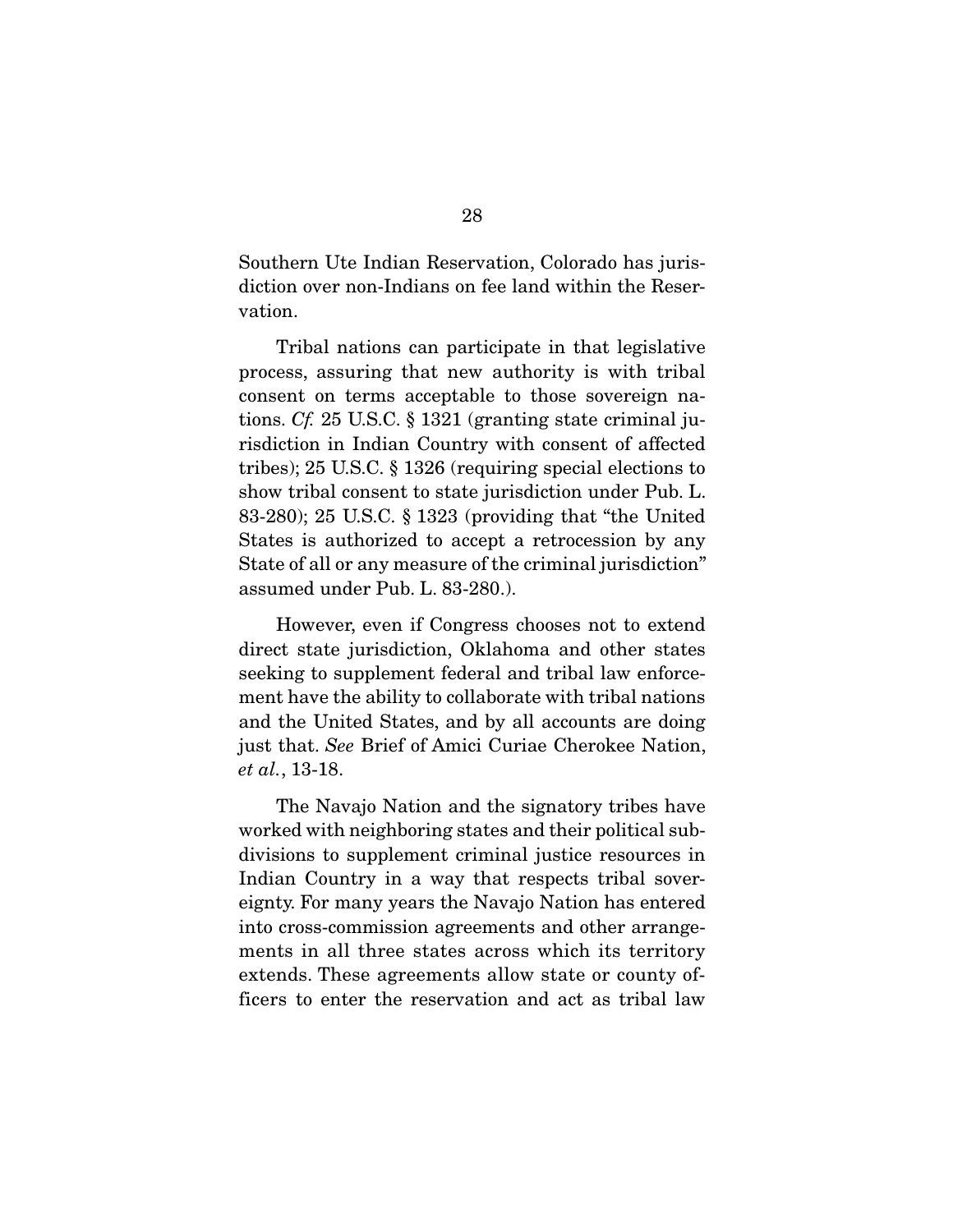enforcement, and for tribal officers to act as state officers both off and on the Nation. As such, the agreements allow each sovereign to set conditions on the other's exercise of criminal jurisdiction within their respective territories.

 For example, in the Nation's most recent agreement with the State of Utah, the Parties specify such things as the qualifications for an officer to become cross-commissioned, what circumstances authorize cross-commissioned officers to exercise their authority, supervision and accountability of cross-commissioned officers, and the laws applicable to an officer when acting in a cross-commission capacity. Mutual Aid Agreement Between The Navajo Nation, Department of Public Safety And The State of Utah, Department of Public Safety (2022).

 Further, the Navajo Nation and the Southern Ute Tribe have entered into deputation agreements with the United States to enforce federal criminal laws through Special Law Enforcement Commissions (SLECs) under the Indian Law Enforcement Reform Act. See 25 U.S.C. § 2804(B); 25 C.F.R. § 12.21. This allows the Nation and the Southern Ute Tribe to arrest non-Indians who commit federal crimes, including against Indians, and cite them into federal magistrate courts. See id.; 25 U.S.C.  $\S$  2804(a)(1). State and local law enforcement can also enter into such agreements and be able to arrest non-Indian offenders who commit crimes against Indians—however, importantly, under federal law, and only with the consent of the tribal nation. 28 U.S.C. § 2804(c).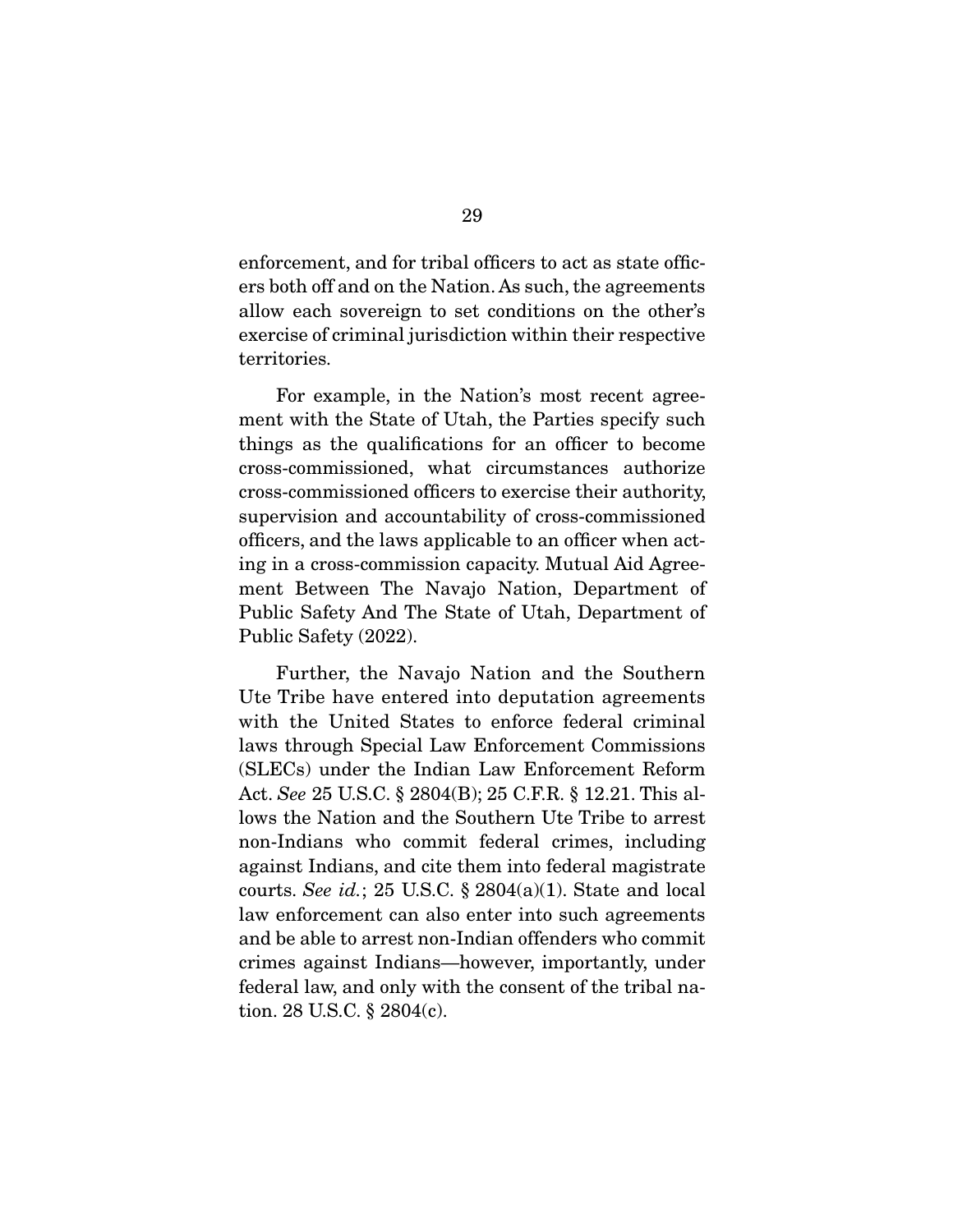In contrast to the alternative reality Oklahoma proposes—where the state asserts unilateral criminal authority without tribal consent—these agreements acknowledge the sovereignty of tribal nations while authorizing state or county law enforcement presence according to terms that serve the interests of the respective governments. The Navajo Nation and other signatory tribes have, as a result, embraced such agreements and defined the role of outside law enforcement and the terms of their entry onto sovereign tribal lands.

 Oklahoma and other states have the opportunity to provide support to law enforcement in Indian Country, but by means other than asking the Court to upend well-established principles of federal Indian law: through Congress, with the full participation and consent of the affected tribes, or through respectful collaboration with their sovereign neighbors.

--------------------------------- ♦ ---------------------------------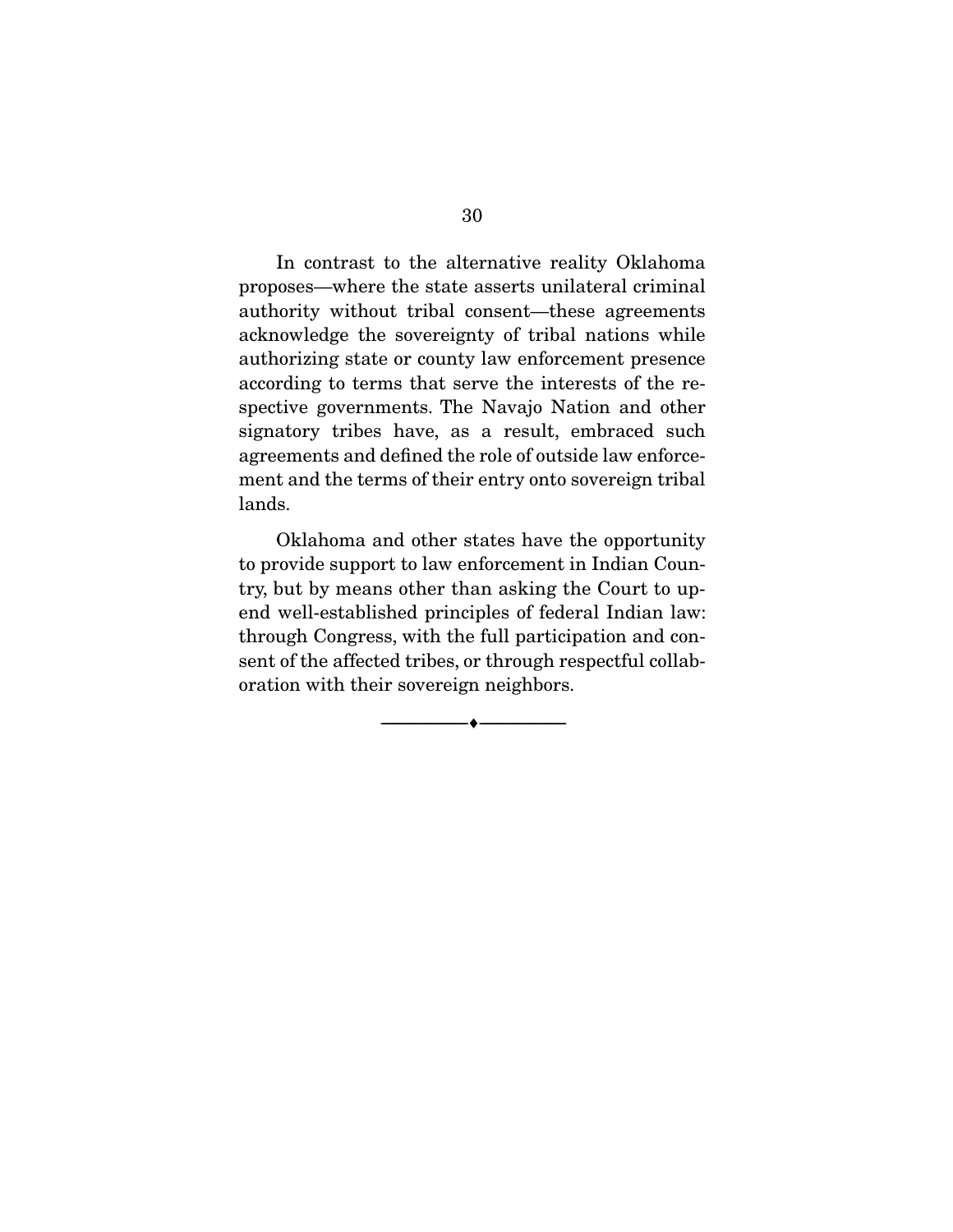#### **CONCLUSION**

 For the foregoing reasons, the judgment of the Oklahoma Court of Criminal Appeals should be upheld.

Respectfully submitted,

| DOREEN N. MCPAUL                  | HEATHER WHITEMAN RUNS HIM    |
|-----------------------------------|------------------------------|
| <b>Attorney General</b>           | TRIBAL JUSTICE CLINIC        |
| PAUL SPRUHAN                      | <b>JAMES E. ROGERS</b>       |
| <b>Assistant Attorney General</b> | <b>SCHOOL OF LAW</b>         |
| Counsel of Record                 | <b>UNIVERSITY OF ARIZONA</b> |
| <b>JASON SEARLE</b>               | Post Office Box 210176       |
| <b>SAGE METOXEN</b>               | Tucson, AZ 85721             |
| LOUIS MALLETTE                    | $(520)$ 626-9762             |
| <b>AIDAN GRAYBILL</b>             | whitemanrunshim@arizona.edu  |
| <b>COLLEEN SILVERSMITH</b>        |                              |
| NAVAJO NATION                     |                              |
| DEPARTMENT OF JUSTICE             |                              |
| Post Office Box 2010              |                              |
| Window Rock, AZ 86515             |                              |
| $(928)$ 871-6210                  |                              |
| paspruhan@nndoj.org               |                              |
| DAVID C. SMITH                    | MAJEL M. RUSSELL             |
| JAMES WASHINAWATOK II             | GEORGETTE H. BOGGIO          |
| SOUTHERN UTE LEGAL DEPT.          | ELK RIVER LAW OFFICE PLLL P  |

SOUTHERN UTE LEGAL DEPT. P.O. Box 737 Ignacio, CO 81137 (970) 563-2140

THOMAS H. SHIPPS MAYNES, BRADFORD, SHIPPS & SHEFTEL, LLP 835 East Second Ave., Suite 123 Durango, CO 81301 (970) 247-1755

Counsel for Amicus Curiae Southern Ute Indian Tribe

GGIO FICE P.L.L.P. 2708 First Ave. North, Suite 350 Billings, MT 59101 (406) 259-8611 elkriverlaw@elkriverlaw.com

Counsel for Amicus Curiae Crow Nation